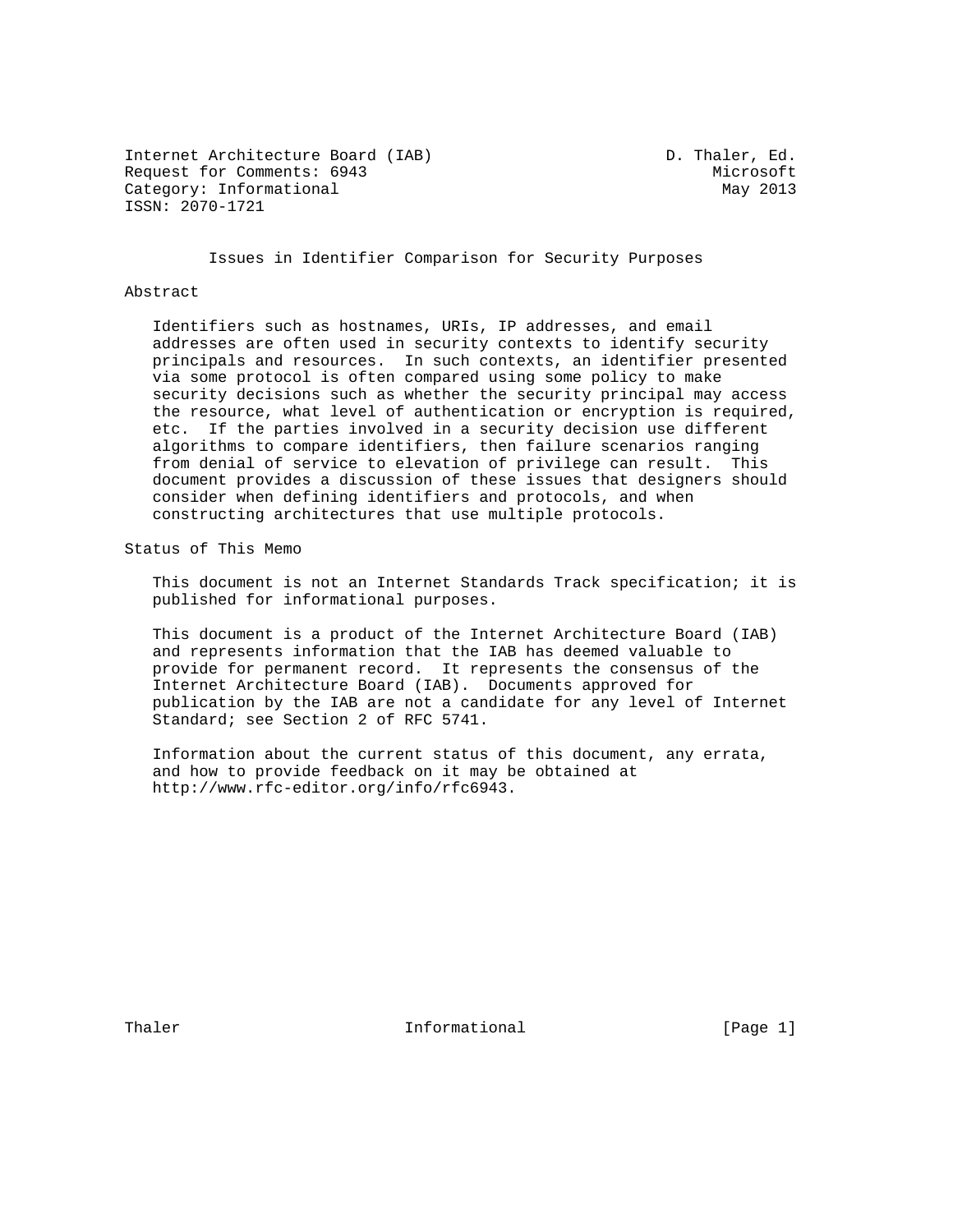Copyright Notice

 Copyright (c) 2013 IETF Trust and the persons identified as the document authors. All rights reserved.

 This document is subject to BCP 78 and the IETF Trust's Legal Provisions Relating to IETF Documents (http://trustee.ietf.org/license-info) in effect on the date of publication of this document. Please review these documents carefully, as they describe your rights and restrictions with respect to this document.

# Table of Contents

| 2. |                                              |
|----|----------------------------------------------|
|    |                                              |
|    |                                              |
|    | 3. Comparison Issues with Common Identifiers |
|    |                                              |
|    |                                              |
|    |                                              |
|    | 3.1.3. Internationalization 13               |
|    | 3.1.4. Resolution for Comparison 14          |
|    | 3.2. Port Numbers and Service Names 14       |
|    |                                              |
|    |                                              |
|    |                                              |
|    |                                              |
|    |                                              |
|    | 3.3.5. Fragment Component 17                 |
|    | 3.3.6. Resolution for Comparison 18          |
|    | 3.4. Email Address-Like Identifiers 18       |
|    |                                              |
|    |                                              |
|    |                                              |
|    |                                              |
|    |                                              |
| 5. |                                              |
| б. |                                              |
| 7  | IAB Members at the Time of Approval 23       |
| 8. |                                              |

Thaler **Informational Informational** [Page 2]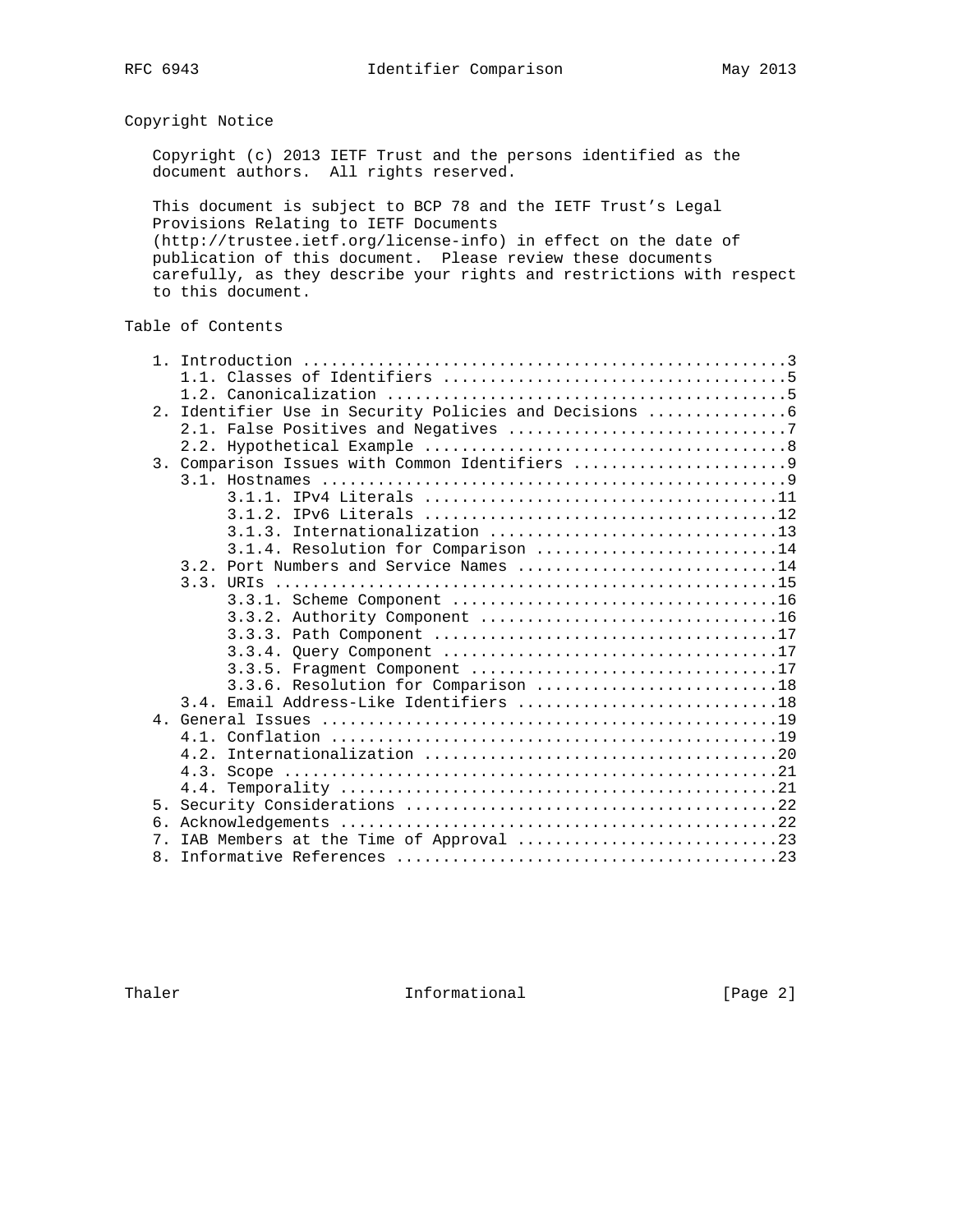# 1. Introduction

 In computing and the Internet, various types of "identifiers" are used to identify humans, devices, content, etc. This document provides a discussion of some security issues that designers should consider when defining identifiers and protocols, and when constructing architectures that use multiple protocols. Before discussing these security issues, we first give some background on some typical processes involving identifiers. Terms such as "identifier", "identity", and "principal" are used as defined in [RFC4949].

 As depicted in Figure 1, there are multiple processes relevant to our discussion.

 1. An identifier is first generated. If the identifier is intended to be unique, the generation process must include some mechanism, such as allocation by a central authority or verification among the members of a distributed authority, to help ensure uniqueness. However, the notion of "unique" involves determining whether a putative identifier matches any other identifier that has already been allocated. As we will see, for many types of identifiers, this is not simply an exact binary match.

 After generating the identifier, it is often stored in two locations: with the requester or "holder" of the identifier, and with some repository of identifiers (e.g., DNS). For example, if the identifier was allocated by a central authority, the repository might be that authority. If the identifier identifies a device or content on a device, the repository might be that device.

- 2. The identifier is distributed, either by the holder of the identifier or by a repository of identifiers, to others who could use the identifier. This distribution might be electronic, but sometimes it is via other channels such as voice, business card, billboard, or other form of advertisement. The identifier itself might be distributed directly, or it might be used to generate a portion of another type of identifier that is then distributed. For example, a URI or email address might include a server name, and hence distributing the URI or email address also inherently distributes the server name.
- 3. The identifier is used by some party. Generally, the user supplies the identifier, which is (directly or indirectly) sent to the repository of identifiers. The repository of identifiers must then attempt to match the user-supplied identifier with an identifier in its repository.

Thaler **Informational Informational** [Page 3]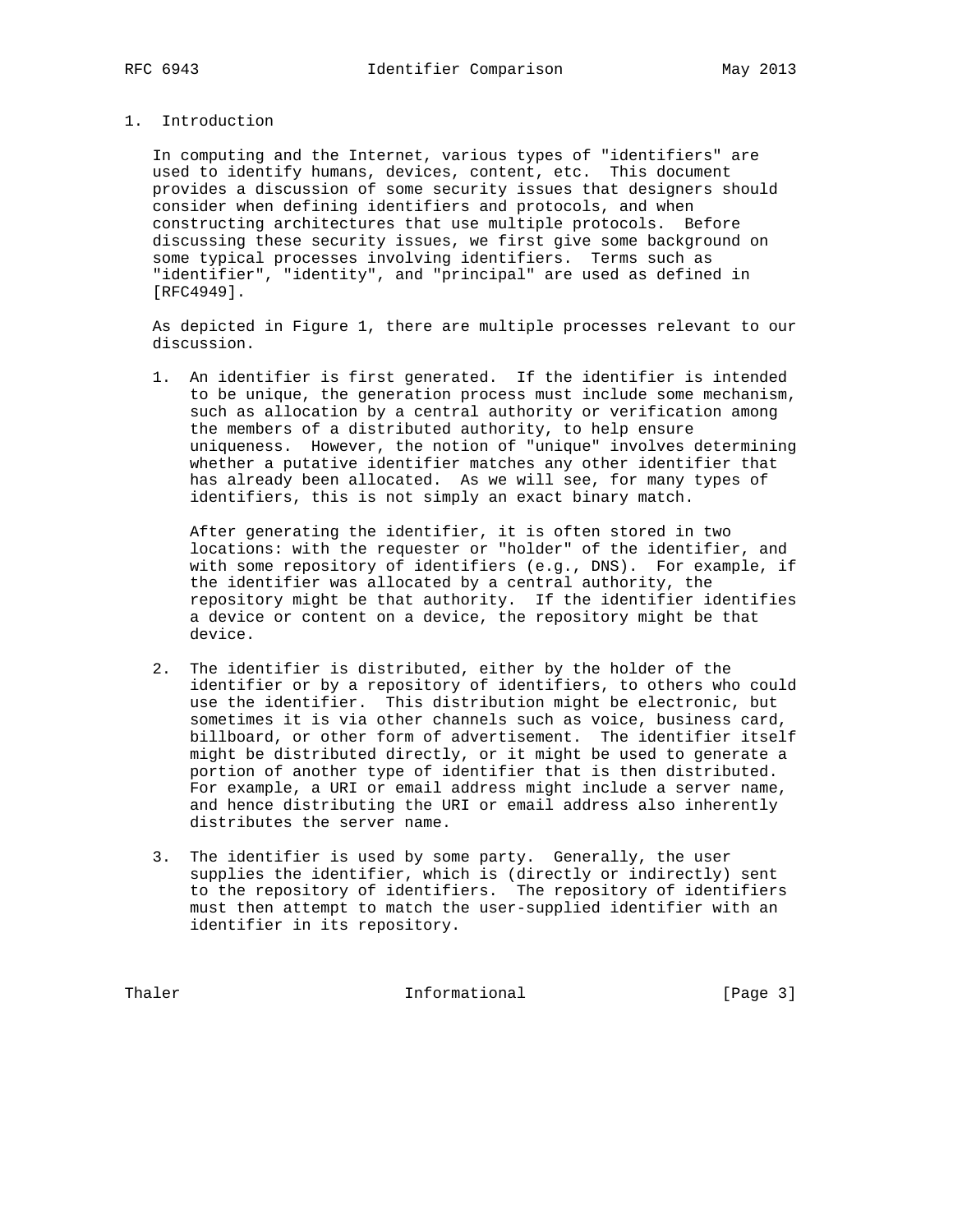For example, using an email address to send email to the holder of an identifier may result in the email arriving at the holder's email server, which has access to the mail stores.



Figure 1: Typical Identifier Processes

 Another variation is where a user is given the identifier of a resource (e.g., a web site) to access securely, sometimes known as a "reference identifier" [RFC6125], and the server hosting the resource then presents its identity at the time of use. In this case, the user application attempts to match the presented identity against the reference identifier.

 One key aspect is that the identifier values passed in generation, distribution, and use may all be in different forms. For example, an identifier might be exchanged in printed form at generation time, distributed to a user via voice, and then used electronically. As such, the match process can be complicated.

 Furthermore, in many cases, the relationship between holder, repositories, and users may be more involved. For example, when a hierarchy of web caches exists, each cache is itself a repository of a sort, and the match process is usually intended to be the same as on the origin server.

 Another aspect to keep in mind is that there can be multiple identifiers that refer to the same object (i.e., resource, human, device, etc.). For example, a human might have a passport number and a drivers license number, and an RFC might be available at multiple locations (rfc-editor.org and ietf.org). In this document, we focus

Thaler **Informational Informational** [Page 4]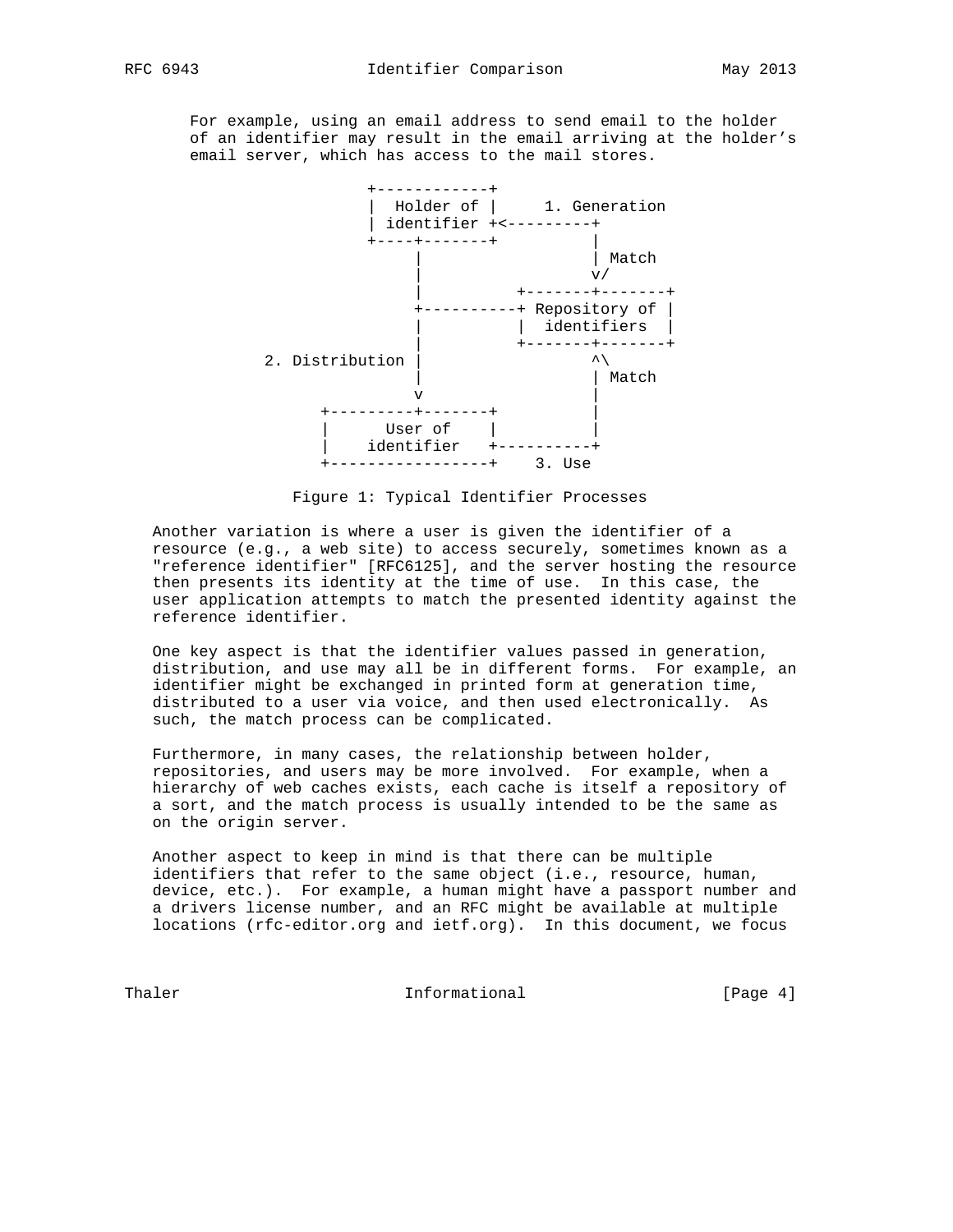on comparing two identifiers to see whether they are the same identifier, rather than comparing two different identifiers to see whether they refer to the same entity (although a few issues with the latter are touched on in several places, such as Sections 3.1.4 and 3.3.6).

# 1.1. Classes of Identifiers

 In this document, we will refer to the following classes of identifiers:

- o Absolute: identifiers that can be compared byte-by-byte for equality. Two identifiers that have different bytes are defined to be different. For example, binary IP addresses are in this class.
- o Definite: identifiers that have a single well-defined comparison algorithm. For example, URI scheme names are required to be US-ASCII [USASCII] and are defined to match in a case-insensitive way; the comparison is thus definite, since there is a well specified algorithm (Section 9.2.1 of [RFC4790]) on how to do a case-insensitive match among ASCII strings.
- o Indefinite: identifiers that have no single well-defined comparison algorithm. For example, human names are in this class. Everyone might want the comparison to be tailored for their locale, for some definition of "locale". In some cases, there may be limited subsets of parties that might be able to agree (e.g., ASCII users might all agree on a common comparison algorithm, whereas users of other Roman-derived scripts, such as Turkish, may not), but identifiers often tend to leak out of such limited environments.

# 1.2. Canonicalization

 Perhaps the most common algorithm for comparison involves first converting each identifier to a canonical form (a process known as "canonicalization" or "normalization") and then testing the resulting canonical representations for bitwise equality. In so doing, it is thus critical that all entities involved agree on the same canonical form and use the same canonicalization algorithm so that the overall comparison process is also the same.

 Note that in some contexts, such as in internationalization, the terms "canonicalization" and "normalization" have a precise meaning. In this document, however, we use these terms synonymously in their more generic form, to mean conversion to some standard form.

Thaler **Informational Informational** [Page 5]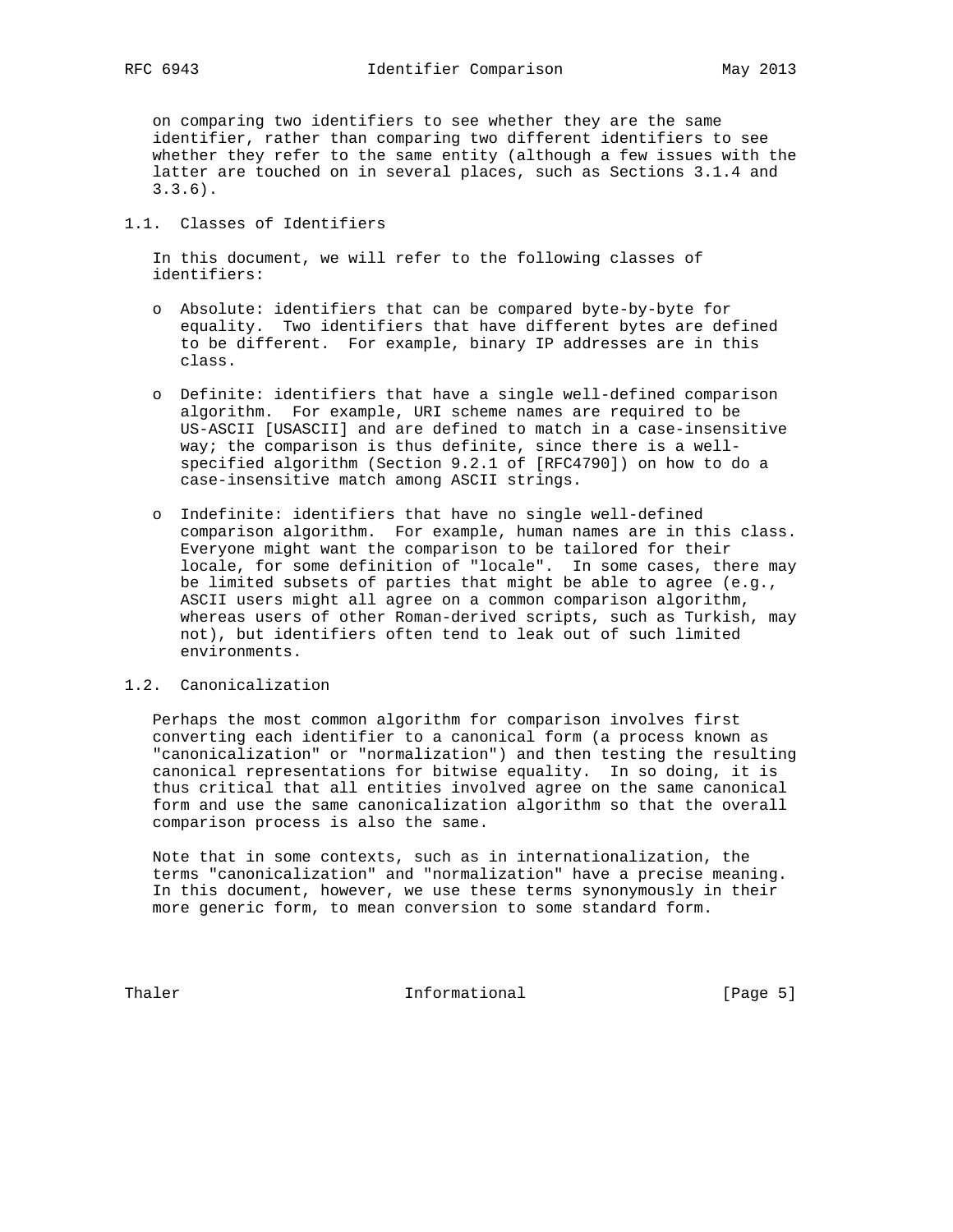While the most common method of comparison includes canonicalization, comparison can also be done by defining an equivalence algorithm, where no single form is canonical. However, in most cases, a canonical form is useful for other purposes, such as output, and so in such cases defining a canonical form suffices to define a comparison method.

2. Identifier Use in Security Policies and Decisions

 Identifiers such as hostnames, URIs, and email addresses are used in security contexts to identify security principals (i.e., entities that can be authenticated) and resources as well as other security parameters such as types and values of claims. Those identifiers are then used to make security decisions based on an identifier presented via some protocol. For example:

- o Authentication: a protocol might match a security principal's identifier to look up expected keying material and then match keying material.
- o Authorization: a protocol might match a resource name against some policy. For example, it might look up an access control list (ACL) and then look up the security principal's identifier (or a surrogate for it) in that ACL.
- o Accounting: a system might create an accounting record for a security principal's identifier or resource name, and then might later need to match a presented identifier to (for example) add new filtering rules based on the records in order to stop an attack.

 If the parties involved in a security decision use different matching algorithms for the same identifiers, then failure scenarios ranging from denial of service to elevation of privilege can result, as we will see.

 This is especially complicated in cases involving multiple parties and multiple protocols. For example, there are many scenarios where some form of "security token service" is used to grant to a requester permission to access a resource, where the resource is held by a third party that relies on the security token service (see Figure 2). The protocol used to request permission (e.g., Kerberos or OAuth) may be different from the protocol used to access the resource (e.g., HTTP). Opportunities for security problems arise when two protocols define different comparison algorithms for the same type of identifier, or when a protocol is ambiguously specified and two endpoints (e.g., a security token service and a resource holder) implement different algorithms within the same protocol.

Thaler **Informational Informational** [Page 6]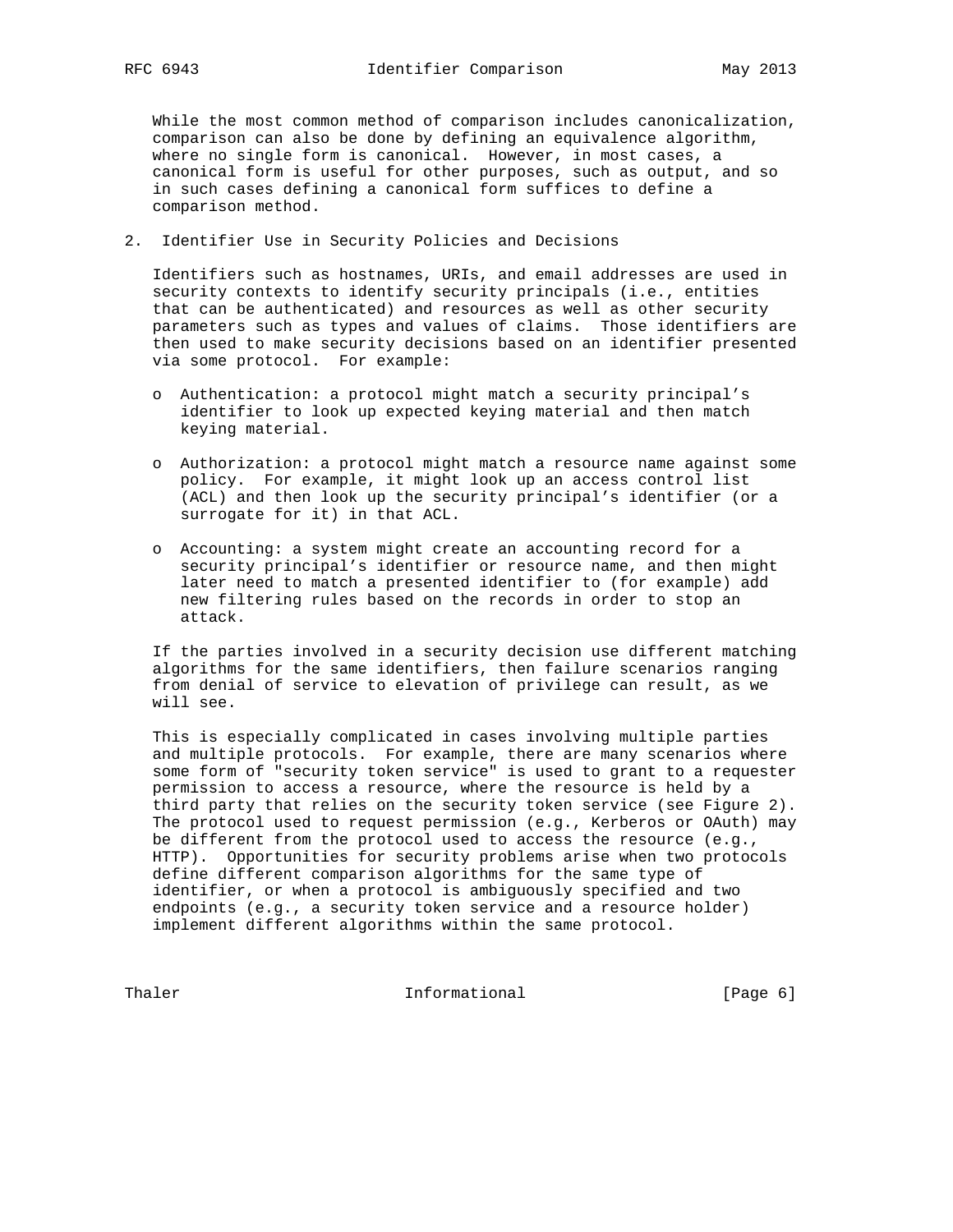+----------+ | security | | token | | service | +----------+  $\sim$   $\sim$   $\sim$   $\sim$  | 1. supply credentials and get token for resource | +--------+ +----------+ 2. supply token and access resource |resource| |requester |=------------------------------------->| holder | +----------+ +--------+

#### Figure 2: Simple Security Exchange

 In many cases, the situation is more complex. With X.509 Public Key Infrastructure (PKIX) certificates [RFC6125], for example, the name in a certificate gets compared against names in ACLs or other things. In the case of web site security, the name in the certificate gets compared to a portion of the URI that a user may have typed into a browser. The fact that many different people are doing the typing, on many different types of systems, complicates the problem.

 Add to this the certificate enrollment step, and the certificate issuance step, and two more parties have an opportunity to adjust the encoding, or worse, the software that supports them might make changes that the parties are unaware are happening.

## 2.1. False Positives and Negatives

 It is first worth discussing in more detail the effects of errors in the comparison algorithm. A "false positive" results when two identifiers compare as if they were equal but in reality refer to two different objects (e.g., security principals or resources). When privilege is granted on a match, a false positive thus results in an elevation of privilege -- for example, allowing execution of an operation that should not have been permitted otherwise. When privilege is denied on a match (e.g., matching an entry in a block/deny list or a revocation list), a permissible operation is denied. At best, this can cause worse performance (e.g., a cache miss or forcing redundant authentication) and at worst can result in a denial of service.

Thaler **Informational Informational** [Page 7]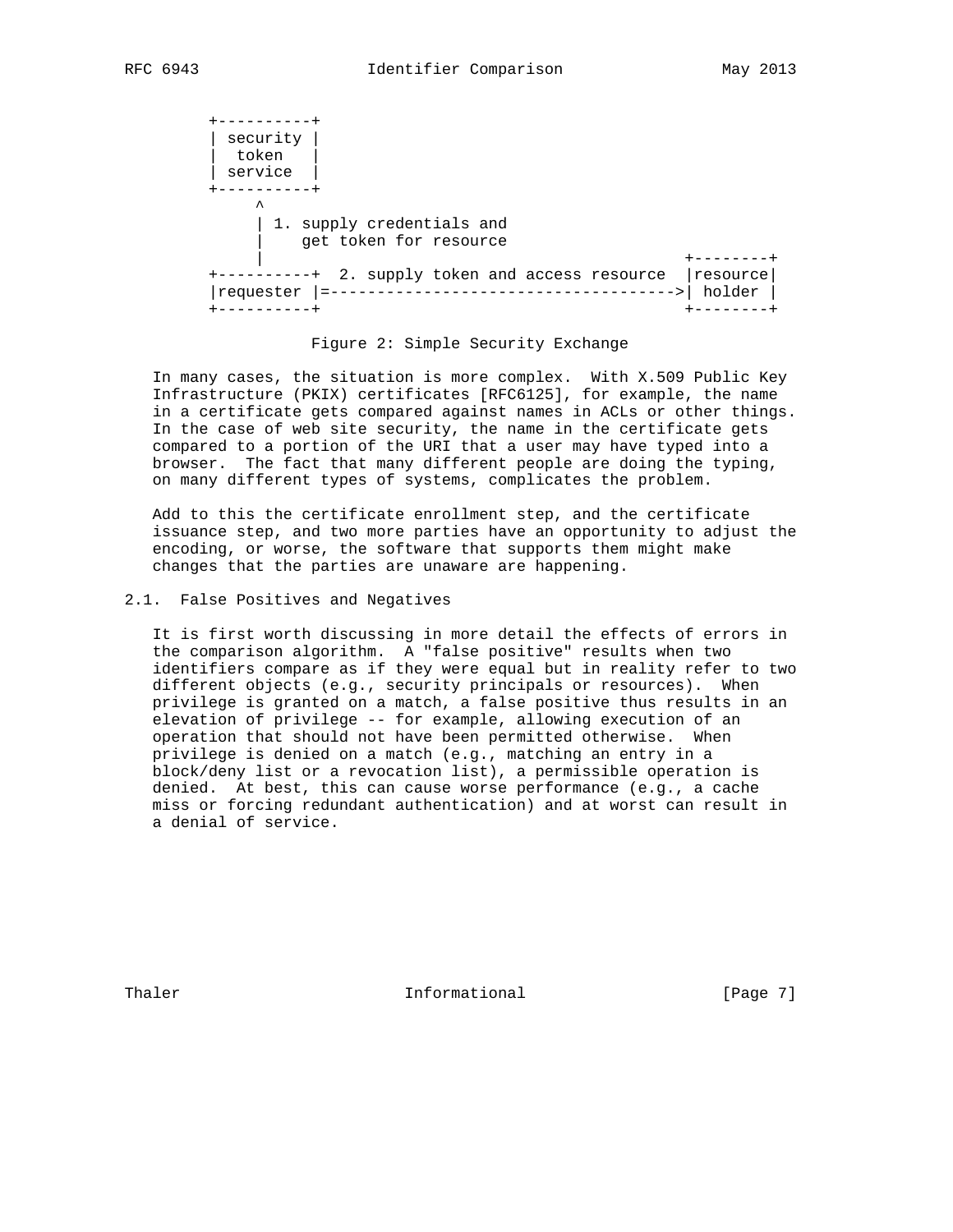A "false negative" results when two identifiers that in reality refer to the same thing compare as if they were different, and the effects are the reverse of those for false positives. That is, when privilege is granted on a match, the result is at best worse performance and at worst a denial of service; when privilege is denied on a match, elevation of privilege results.

Figure 3 summarizes these effects.

| "Grant on match"                                            | "Deny on match"        |
|-------------------------------------------------------------|------------------------|
| False positive   Elevation of privilege   Denial of service |                        |
| False negative   Denial of service                          | Elevation of privilege |

Figure 3: Worst Effects of False Positives/Negatives

 When designing a comparison algorithm, one can typically modify it to increase the likelihood of false positives and decrease the likelihood of false negatives, or vice versa. Which outcome is better depends on the context.

 Elevation of privilege is almost always seen as far worse than denial of service. Hence, for URIs, for example, Section 6.1 of [RFC3986] states that "comparison methods are designed to minimize false negatives while strictly avoiding false positives".

 Thus, URIs were defined with a "grant privilege on match" paradigm in mind, where it is critical to prevent elevation of privilege while minimizing denial of service. Using URIs in a "deny privilege on match" system can thus be problematic.

## 2.2. Hypothetical Example

 In this example, both security principals and resources are identified using URIs. Foo Corp has paid example.com for access to the Stuff service. Foo Corp allows its employees to create accounts on the Stuff service. Alice gets the account "http://example.com/Stuff/FooCorp/alice" and Bob gets "http://example.com/Stuff/FooCorp/bob". It turns out, however, that Foo Corp's URI canonicalizer includes URI fragment components in comparisons whereas example.com's does not, and Foo Corp does not disallow the # character in the account name. So Chuck, who is a malicious employee of Foo Corp, asks to create an account at example.com with the name alice#stuff. Foo Corp's URI logic checks its records for accounts it has created with stuff and sees that there is no account with the name alice#stuff. Hence, in its

Thaler **Informational Informational** [Page 8]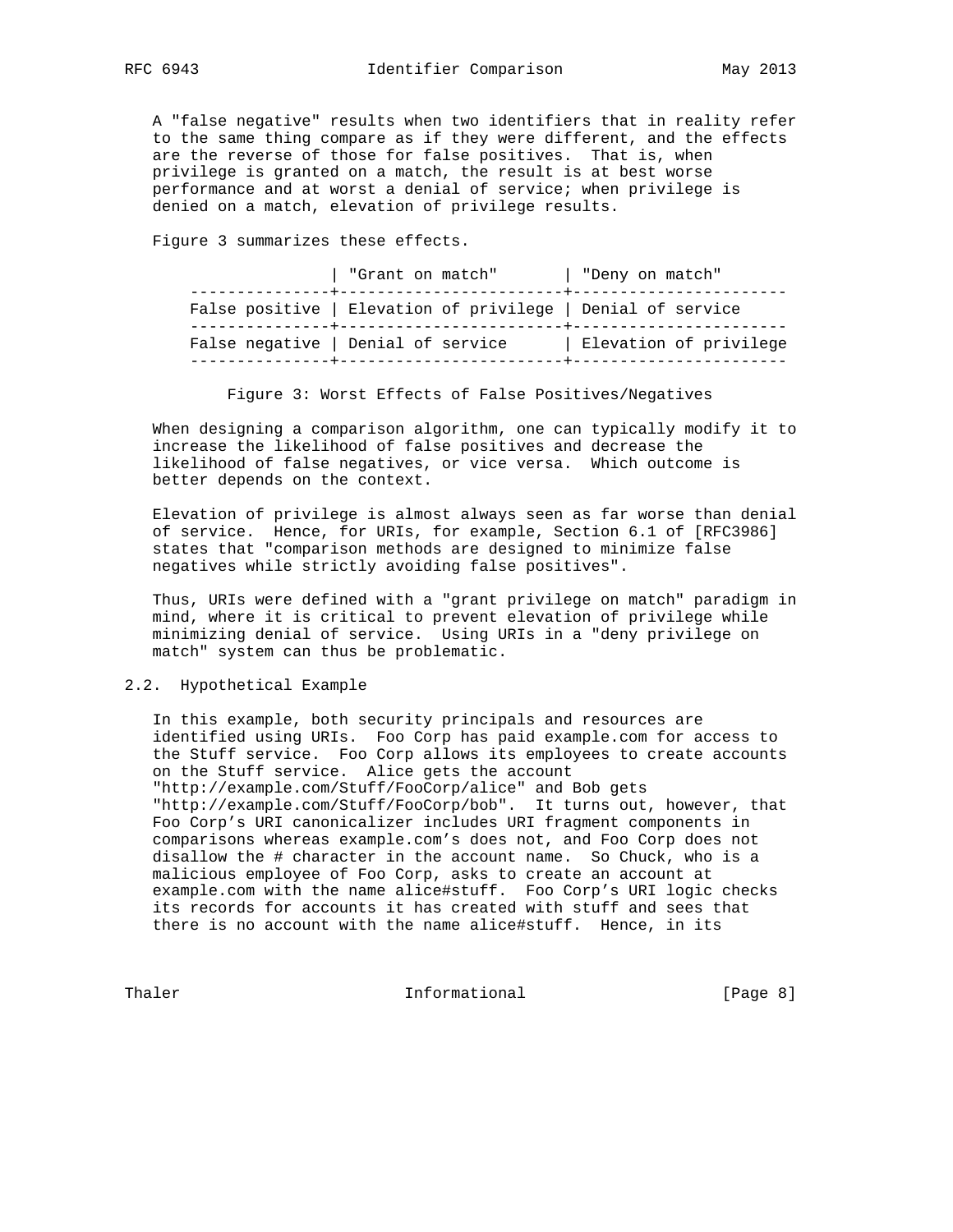records, it associates the account alice#stuff with Chuck and will only issue tokens good for use with "http://example.com/Stuff/FooCorp/alice#stuff" to Chuck.

 Chuck, the attacker, goes to a security token service at Foo Corp and asks for a security token good for "http://example.com/Stuff/FooCorp/alice#stuff". Foo Corp issues the token, since Chuck is the legitimate owner (in Foo Corp's view) of the alice#stuff account. Chuck then submits the security token in a request to "http://example.com/Stuff/FooCorp/alice".

 But example.com uses a URI canonicalizer that, for the purposes of checking equality, ignores fragments. So when example.com looks in the security token to see if the requester has permission from Foo Corp to access the given account, it successfully matches the URI in the security token, "http://example.com/Stuff/FooCorp/alice#stuff", with the requested resource name "http://example.com/Stuff/FooCorp/alice".

 Leveraging the inconsistencies in the canonicalizers used by Foo Corp and example.com, Chuck is able to successfully launch an elevation of-privilege attack and access Alice's resource.

 Furthermore, consider an attacker using a similar corporation, such as "foocorp" (or any variation containing a non-ASCII character that some humans might expect to represent the same corporation). If the resource holder treats them as different but the security token service treats them as the same, then elevation of privilege can occur in this scenario as well.

# 3. Comparison Issues with Common Identifiers

 In this section, we walk through a number of common types of identifiers and discuss various issues related to comparison that may affect security whenever they are used to identify security principals or resources. These examples illustrate common patterns that may arise with other types of identifiers.

# 3.1. Hostnames

 Hostnames (composed of dot-separated labels) are commonly used either directly as identifiers, or as components in identifiers such as in URIs and email addresses. Another example is in Sections 7.2 and 7.3 of [RFC5280] (and updated in Section 3 of [RFC6818]), which specify use in PKIX certificates.

 In this section, we discuss a number of issues in comparing strings that appear to be some form of hostname.

Thaler **Informational Informational** [Page 9]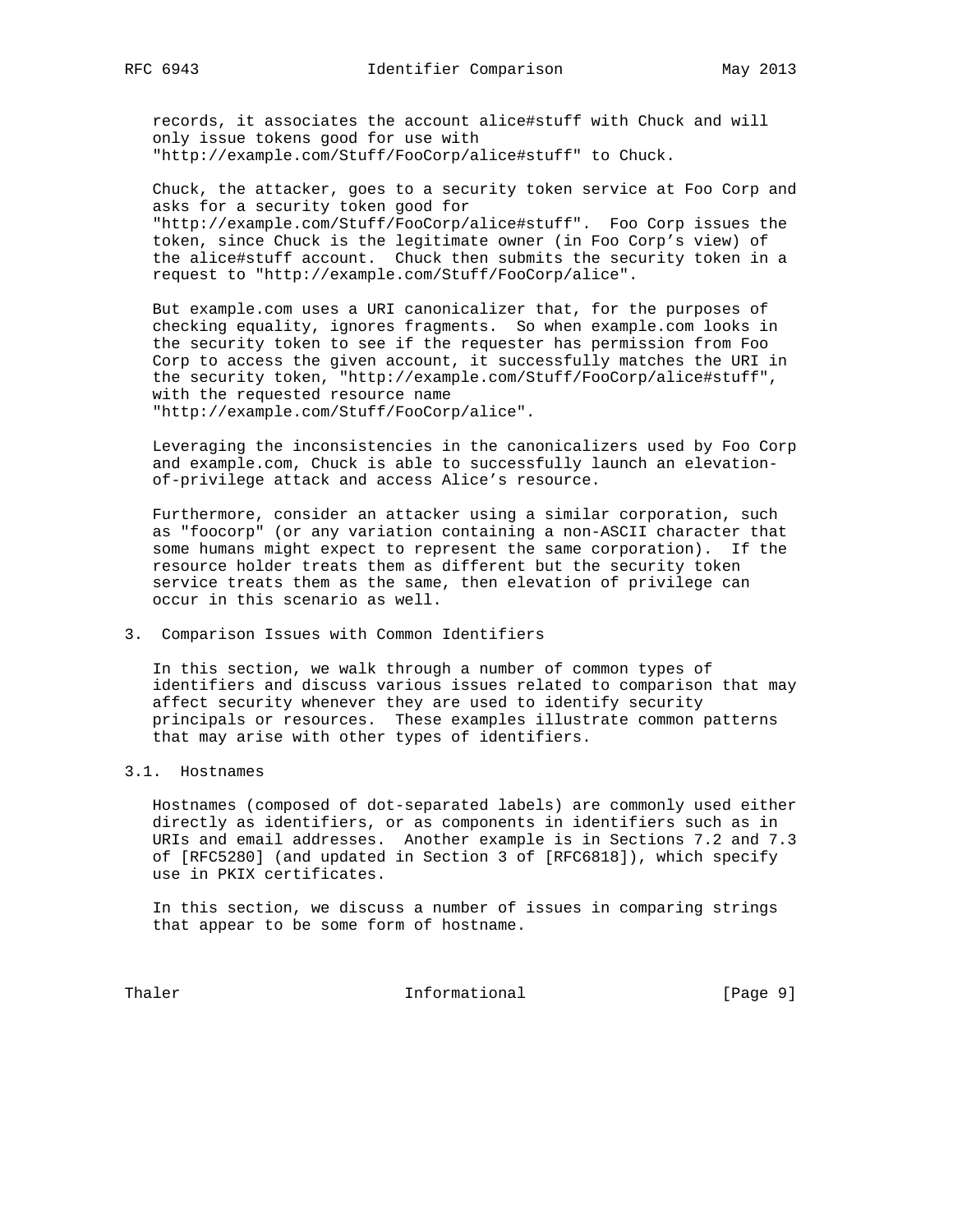It is first worth pointing out that the term "hostname" itself is often ambiguous, and hence it is important that any use clarify which definition is intended. Some examples of definitions include:

- a. A Fully Qualified Domain Name (FQDN),
- b. An FQDN that is associated with address records in the DNS,
- c. The leftmost label in an FQDN, or
- d. The leftmost label in an FQDN that is associated with address records.

 The use of different definitions in different places results in questions such as whether "example" and "example.com" are considered equal or not, and hence it is important when writing new specifications to be clear about which definition is meant.

 Section 3 of [RFC6055] discusses the differences between a "hostname" and a "DNS name", where the former is a subset of the latter by using a restricted set of characters (letters, digits, and hyphens). If one canonicalizer uses the "DNS name" definition whereas another uses a "hostname" definition, a name might be valid in the former but invalid in the latter. As long as invalid identifiers are denied privilege, this difference will not result in elevation of privilege.

 Section 3.1 of [RFC1034] discusses the difference between a "complete" domain name, which ends with a dot (such as "example.com."), and a multi-label relative name such as "example.com" that assumes the root (".") is in the suffix search list. In most contexts, these are considered equal, but there may be issues if different entities in a security architecture have different interpretations of a relative domain name.

 [IAB1123] briefly discusses issues with the ambiguity around whether a label will be "alphabetic" -- including, among other issues, how "alphabetic" should be interpreted in an internationalized environment -- and whether a hostname can be interpreted as an IP address. We explore this last issue in more detail below.

Thaler **Informational Informational** [Page 10]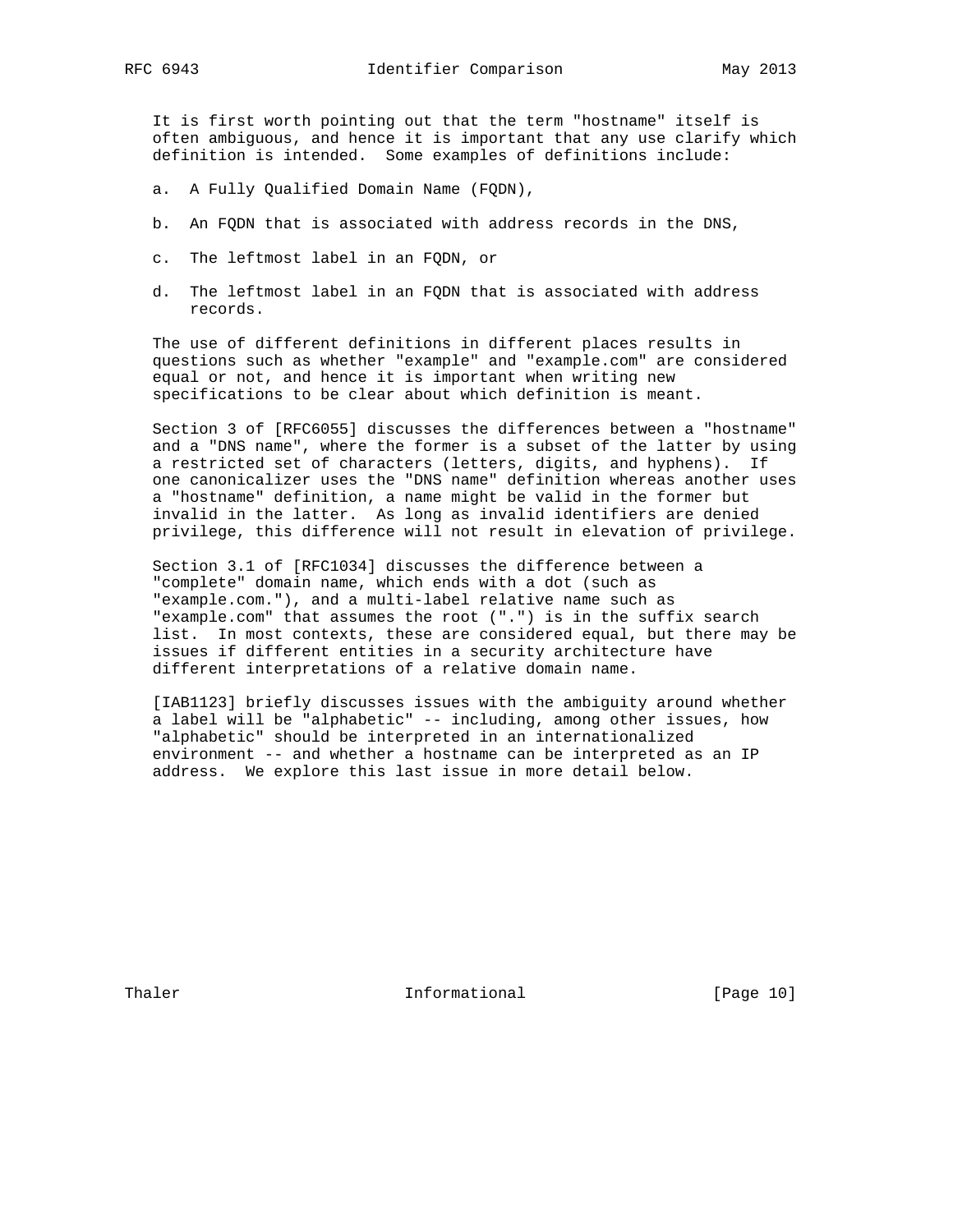# 3.1.1. IPv4 Literals

Section 2.1 of [RFC1123] states:

 Whenever a user inputs the identity of an Internet host, it SHOULD be possible to enter either (1) a host domain name or (2) an IP address in dotted-decimal ("#.#.#.#") form. The host SHOULD check the string syntactically for a dotted-decimal number before looking it up in the Domain Name System.

and

 This last requirement is not intended to specify the complete syntactic form for entering a dotted-decimal host number; that is considered to be a user-interface issue.

 In specifying the inet\_addr() API, the Portable Operating System Interface (POSIX) standard [IEEE-1003.1] defines "IPv4 dotted decimal notation" as allowing not only strings of the form "10.0.1.2" but also allowing octal and hexadecimal, and addresses with less than four parts. For example, "10.0.258", "0xA000102", and "012.0x102" all represent the same IPv4 address in standard "IPv4 dotted decimal" notation. We will refer to this as the "loose" syntax of an IPv4 address literal.

 In Section 6.1 of [RFC3493], getaddrinfo() is defined to support the same (loose) syntax as inet\_addr():

 If the specified address family is AF\_INET or AF\_UNSPEC, address strings using Internet standard dot notation as specified in inet\_addr() are valid.

 In contrast, Section 6.3 of the same RFC states, specifying inet\_pton():

 If the af argument of inet\_pton() is AF\_INET, the src string shall be in the standard IPv4 dotted-decimal form:

ddd.ddd.ddd.ddd

 where "ddd" is a one to three digit decimal number between 0 and 255. The inet\_pton() function does not accept other formats (such as the octal numbers, hexadecimal numbers, and fewer than four numbers that inet\_addr() accepts).

Thaler **Informational Informational** [Page 11]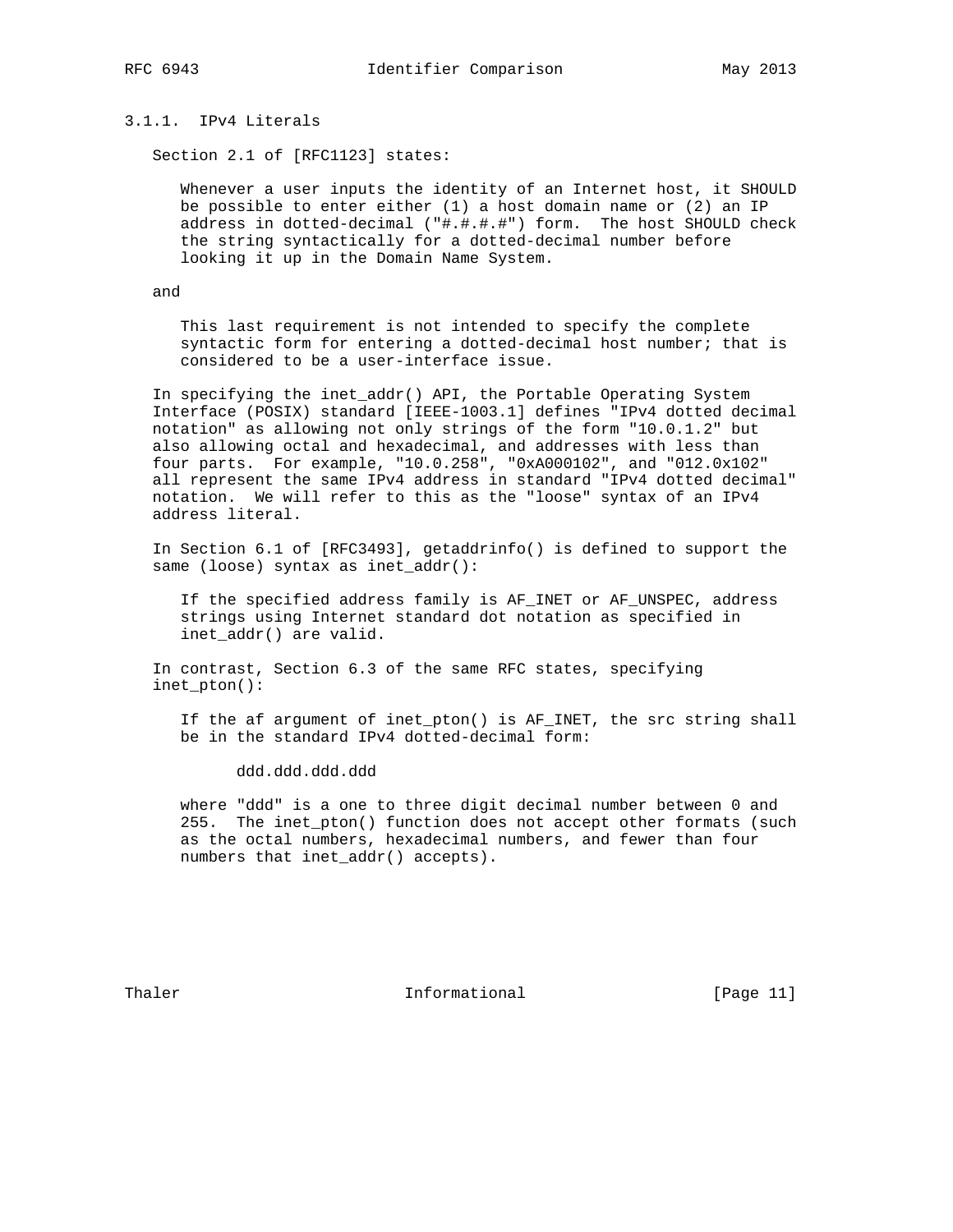As shown above, inet\_pton() uses what we will refer to as the "strict" form of an IPv4 address literal. Some platforms also use the strict form with getaddrinfo() when the AI\_NUMERICHOST flag is passed to it.

 Both the strict and loose forms are standard forms, and hence a protocol specification is still ambiguous if it simply defines a string to be in the "standard IPv4 dotted decimal form". And, as a result of these differences, names such as "10.11.12" are ambiguous as to whether they are an IP address or a hostname, and even "10.11.12.13" can be ambiguous because of the "SHOULD" in the above text from RFC 1123, making it optional whether to treat it as an address or a DNS name.

 Protocols and data formats that can use addresses in string form for security purposes need to resolve these ambiguities. For example, for the host component of URIs, Section 3.2.2 of [RFC3986] resolves the first ambiguity by only allowing the strict form and resolves the second ambiguity by specifying that it is considered an IPv4 address literal. New protocols and data formats should similarly consider using the strict form rather than the loose form in order to better match user expectations.

 A string might be valid under the "loose" definition but invalid under the "strict" definition. As long as invalid identifiers are denied privilege, this difference will not result in elevation of privilege. Some protocols, however, use strings that can be either an IP address literal or a hostname. Such strings are at best Definite identifiers, and often turn out to be Indefinite identifiers. (See Section 4.1 for more discussion.)

## 3.1.2. IPv6 Literals

 IPv6 addresses similarly have a wide variety of alternate but semantically identical string representations, as defined in Section 2.2 of [RFC4291] and Section 2 of [RFC6874]. As discussed in Section 3.2.5 of [RFC5952], this fact causes problems in security contexts if comparison (such as in PKIX certificates) is done between strings rather than between the binary representations of addresses.

 [RFC5952] specified a recommended canonical string format as an attempt to solve this problem, but it may not be ubiquitously supported at present. And, when strings can contain non-ASCII characters, the same issues (and more, since hexadecimal and colons are allowed) arise as with IPv4 literals.

Thaler **Informational** [Page 12]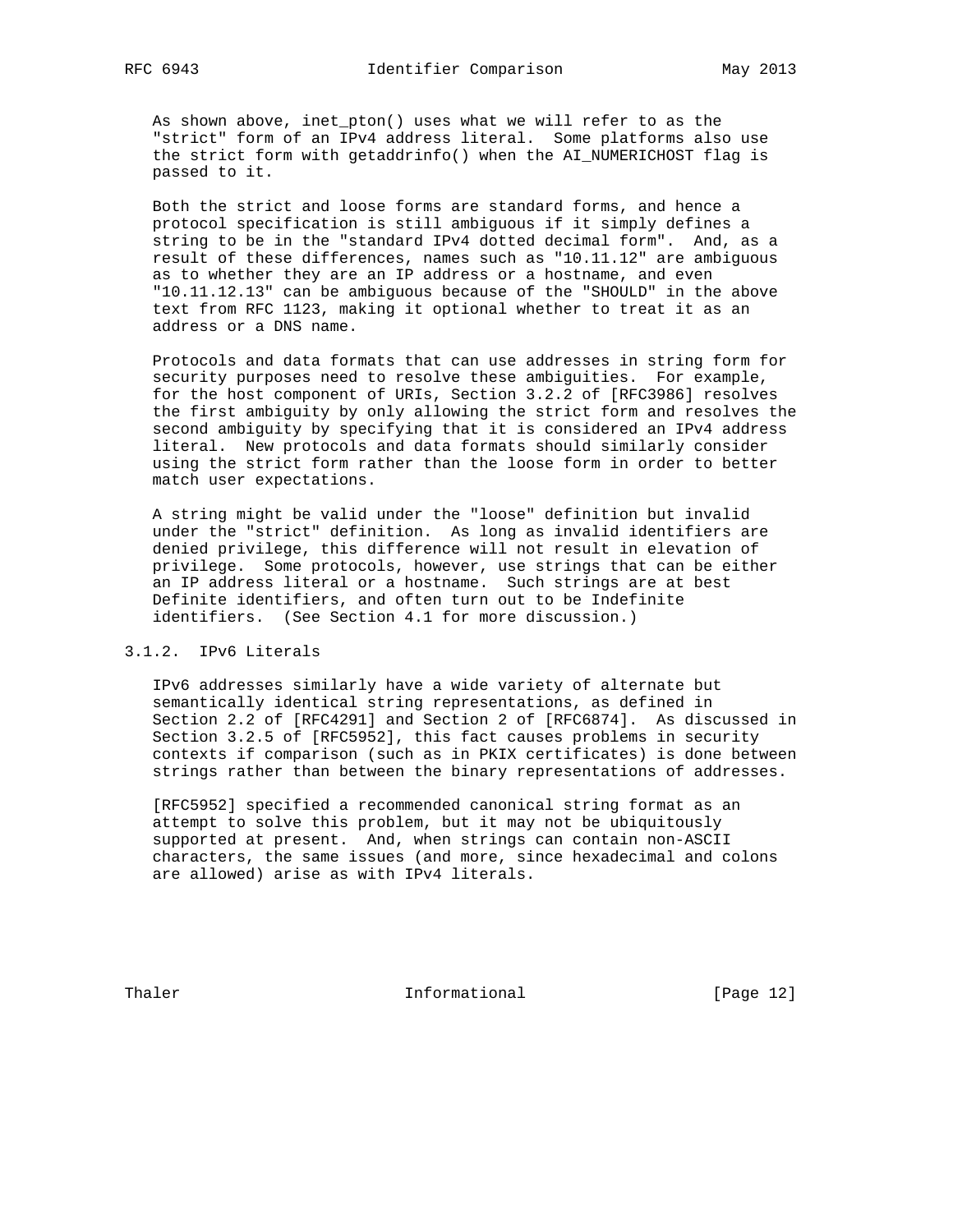Whereas (binary) IPv6 addresses are Absolute identifiers, IPv6 address literals are Definite identifiers, since string-to-address conversion for IPv6 address literals is unambiguous.

## 3.1.3. Internationalization

 The IETF policy on character sets and languages [RFC2277] requires support for UTF-8 in protocols, and as a result many protocols now do support non-ASCII characters. When a hostname is sent in a UTF-8 field, there are a number of ways it may be encoded. For example, hostname labels might be encoded directly in UTF-8, or they might first be Punycode-encoded [RFC3492] or even percent-encoded from  $UTF-8.$ 

 For example, in URIs, Section 3.2.2 of [RFC3986] specifically allows for the use of percent-encoded UTF-8 characters in the hostname as well as the use of Internationalized Domain Names in Applications (IDNA) encoding [RFC3490] using the Punycode algorithm.

 Percent-encoding is unambiguous for hostnames, since the percent character cannot appear in the strict definition of a "hostname", though it can appear in a DNS name.

 Punycode-encoded labels (or "A-labels"), on the other hand, can be ambiguous if hosts are actually allowed to be named with a name starting with "xn--", and false positives can result. While this may be extremely unlikely for normal scenarios, it nevertheless provides a possible vector for an attacker.

 A hostname comparator thus needs to decide whether a Punycode-encoded label should or should not be considered a valid hostname label, and if so, then whether it should match a label encoded in some other form such as a percent-encoded Unicode label (U-label).

 For example, Section 3 of "Transport Layer Security (TLS) Extensions: Extension Definitions" [RFC6066] states:

 "HostName" contains the fully qualified DNS hostname of the server, as understood by the client. The hostname is represented as a byte string using ASCII encoding without a trailing dot. This allows the support of internationalized domain names through the use of A-labels defined in [RFC5890]. DNS hostnames are case insensitive. The algorithm to compare hostnames is described in [RFC5890], Section 2.3.2.4.

 For some additional discussion of security issues that arise with internationalization, see Section 4.2 and [TR36].

Thaler **Informational** [Page 13]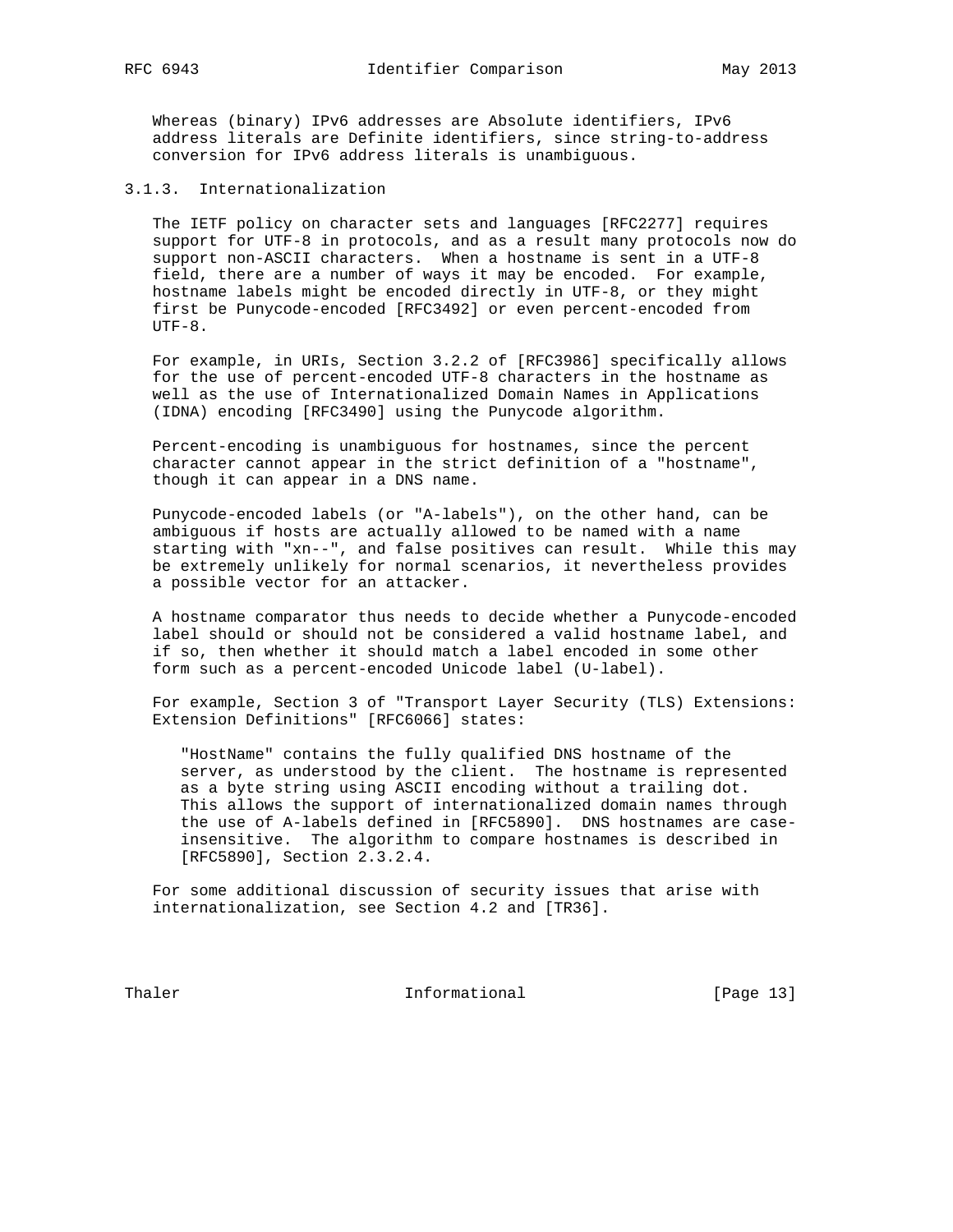# 3.1.4. Resolution for Comparison

 Some systems (specifically Java URLs [JAVAURL]) use the rule that if two hostnames resolve to the same IP address(es) then the hostnames are considered equal. That is, the canonicalization algorithm involves name resolution with an IP address being the canonical form.

For example, if resolution was done via DNS, and DNS contained:

 example.com. IN A 10.0.0.6 example.net. CNAME example.com. example.org. IN A 10.0.0.6

 then the algorithm might treat all three names as equal, even though the third name might refer to a different entity.

 With the introduction of dynamic IP addresses; private IP addresses; multiple IP addresses per name; multiple address families (e.g., IPv4 vs. IPv6); devices that roam to new locations; commonly deployed DNS tricks that result in the answer depending on factors such as the requester's location and the load on the server whose address is returned; etc., this method of comparison cannot be relied upon. There is no guarantee that two names for the same host will resolve the name to the same IP addresses; nor that the addresses resolved refer to the same entity, such as when the names resolve to private IP addresses; nor even that the system has connectivity (and the willingness to wait for the delay) to resolve names at the time the answer is needed. The lifetime of the identifier, and of any cached state from a previous resolution, also affects security (see Section  $4.4$ ).

 In addition, a comparison mechanism that relies on the ability to resolve identifiers such as hostnames to other identifiers such as IP addresses leaks information about security decisions to outsiders if these queries are publicly observable. (See [PRIVACY-CONS] for a deeper discussion of information disclosure.)

 Finally, it is worth noting that resolving two identifiers to determine if they refer to the same entity can be thought of as a use of such identifiers, as opposed to actually comparing the identifiers themselves, which is the focus of this document.

#### 3.2. Port Numbers and Service Names

 Port numbers and service names are discussed in depth in [RFC6335]. Historically, there were port numbers, service names used in SRV records, and mnemonic identifiers for assigned port numbers (known as port "keywords" at [IANA-PORT]). The latter two are now unified, and

Thaler **Informational Informational** [Page 14]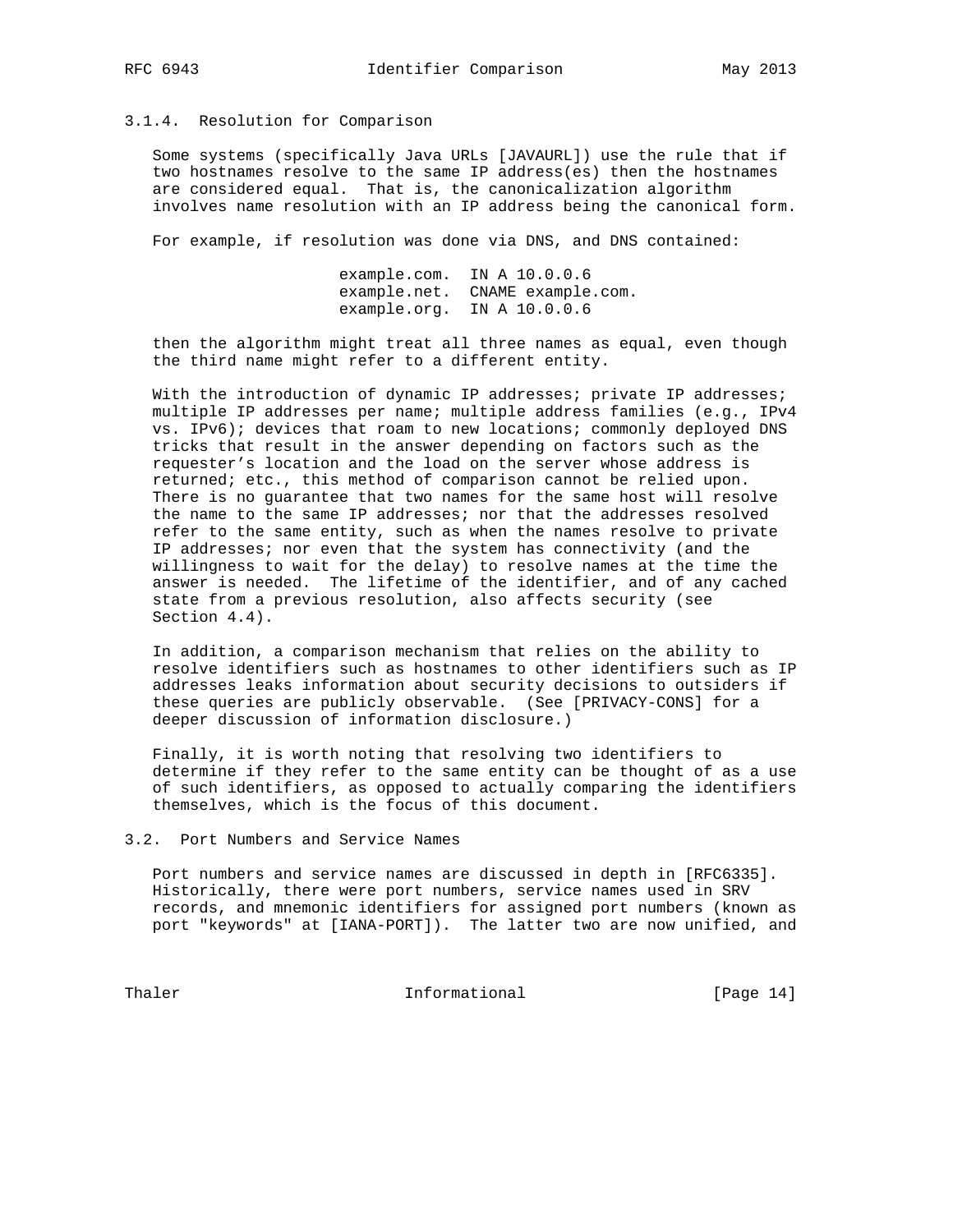various protocols use one or more of these types in strings. For example, the common syntax used by many URI schemes allows port numbers but not service names. Some implementations of the getaddrinfo() API support strings that can be either port numbers or port keywords (but not service names).

 For protocols that use service names that must be resolved, the issues are the same as those for resolution of addresses in Section 3.1.4. In addition, Section 5.1 of [RFC6335] clarifies that service names/port keywords must contain at least one letter. This prevents confusion with port numbers in strings where both are allowed.

# 3.3. URIs

 This section looks at issues related to using URIs for security purposes. For example, Section 7.4 of [RFC5280] specifies comparison of URIs in certificates. Examples of URIs in security-token-based access control systems include WS-\*, SAML 2.0 [OASIS-SAMLv2-CORE], and OAuth Web Resource Authorization Profiles (WRAP) [OAuth-WRAP]. In such systems, a variety of participants in the security infrastructure are identified by URIs. For example, requesters of security tokens are sometimes identified with URIs. The issuers of security tokens and the relying parties who are intended to consume security tokens are frequently identified by URIs. Claims in security tokens often have their types defined using URIs, and the values of the claims can also be URIs.

 URIs are defined with multiple components, each of which has its own rules. We cover each in turn below. However, it is also important to note that there exist multiple comparison algorithms. Section 6.2 of [RFC3986] states:

 A variety of methods are used in practice to test URI equivalence. These methods fall into a range, distinguished by the amount of processing required and the degree to which the probability of false negatives is reduced. As noted above, false negatives cannot be eliminated. In practice, their probability can be reduced, but this reduction requires more processing and is not cost-effective for all applications.

 If this range of comparison practices is considered as a ladder, the following discussion will climb the ladder, starting with practices that are cheap but have a relatively higher chance of producing false negatives, and proceeding to those that have higher computational cost and lower risk of false negatives.

Thaler **Informational Informational** [Page 15]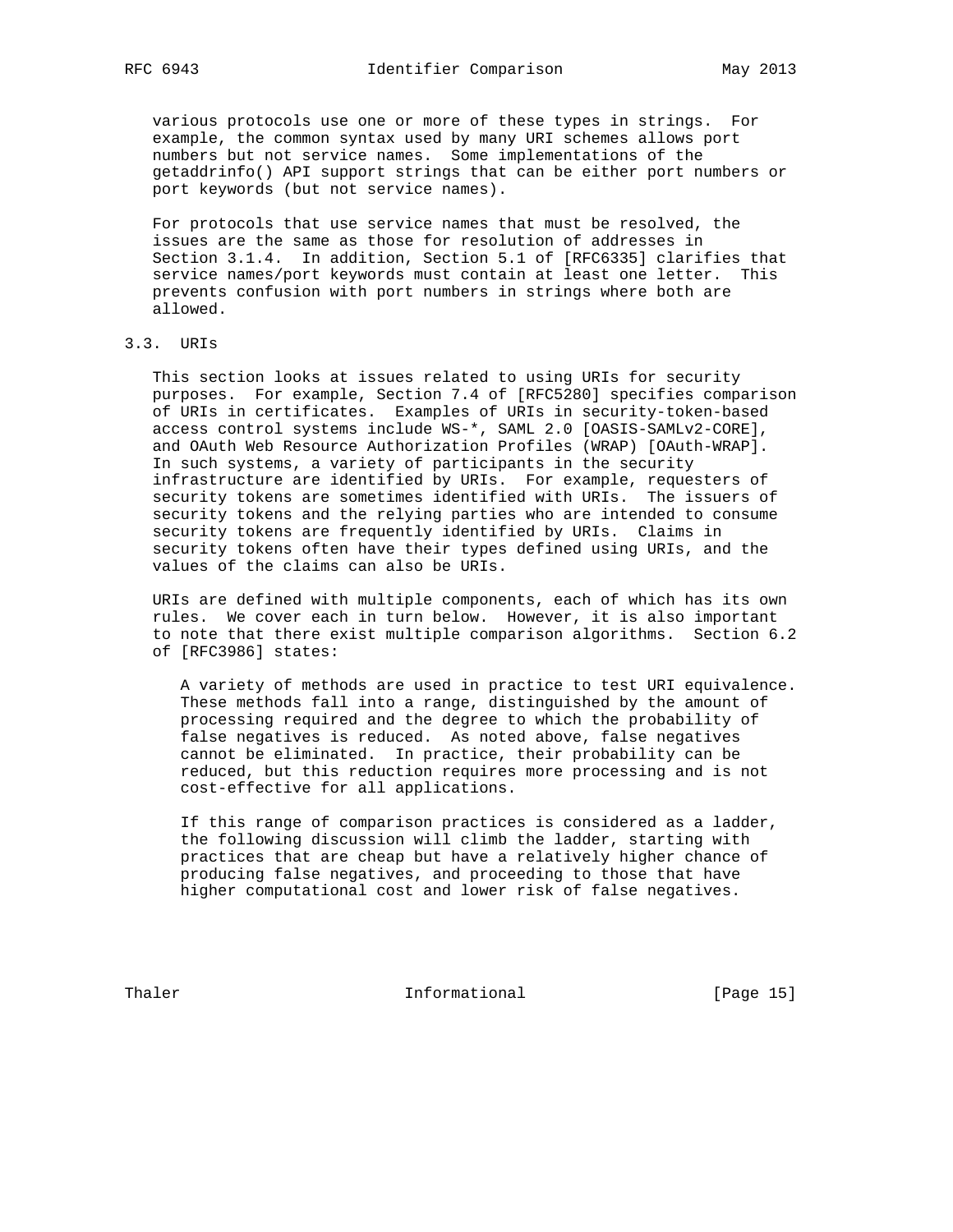The ladder approach has both pros and cons. On the pro side, it allows some uses to optimize for security, and other uses to optimize for cost, thus allowing URIs to be applicable to a wide range of uses. A disadvantage is that when different approaches are taken by different components in the same system using the same identifiers, the inconsistencies can result in security issues.

# 3.3.1. Scheme Component

 [RFC3986] defines URI schemes as being case-insensitive US-ASCII and in Section 6.2.2.1 specifies that scheme names should be normalized to lowercase characters.

 New schemes can be defined over time. In general, however, two URIs with an unrecognized scheme cannot be safely compared. This is because the canonicalization and comparison rules for the other components may vary by scheme. For example, a new URI scheme might have a default port of X, and without that knowledge, a comparison algorithm cannot know whether "example.com" and "example.com:X" should be considered to match in the authority component. Hence, for security purposes, it is safest for unrecognized schemes to be treated as invalid identifiers. However, if the URIs are only used with a "grant access on match" paradigm, then unrecognized schemes can be supported by doing a generic case-sensitive comparison, at the expense of some false negatives.

# 3.3.2. Authority Component

 The authority component is scheme-specific, but many schemes follow a common syntax that allows for userinfo, host, and port.

3.3.2.1. Host

 Section 3.1 discusses issues with hostnames in general. In addition, Section 3.2.2 of [RFC3986] allows future changes using the IPvFuture production. As with IPv4 and IPv6 literals, IPvFuture formats may have issues with multiple semantically identical string representations and may also be semantically identical to an IPv4 or IPv6 address. As such, false negatives may be common if IPvFuture is used.

3.3.2.2. Port

See discussion in Section 3.2.

Thaler **Informational Informational** [Page 16]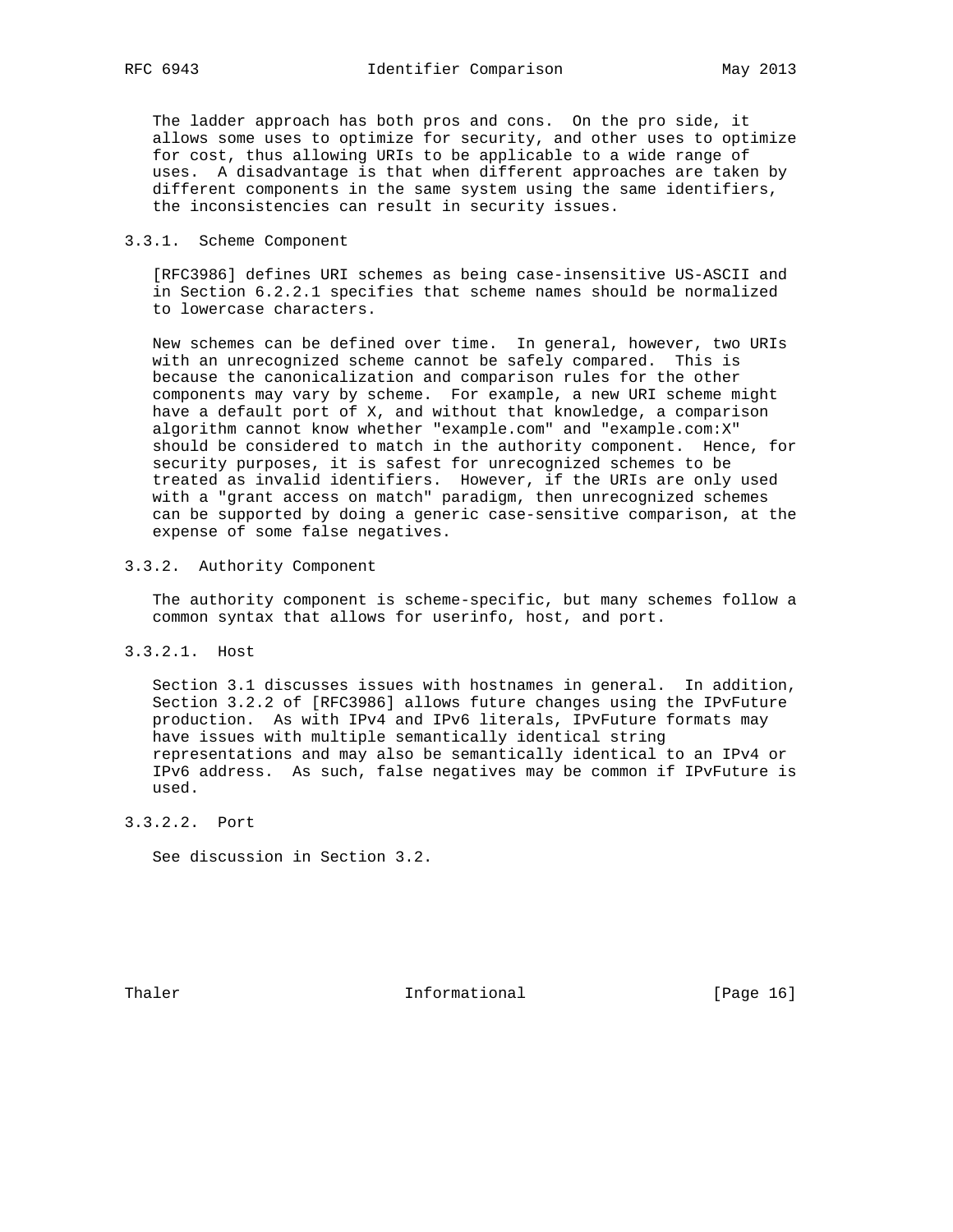# 3.3.2.3. Userinfo

 [RFC3986] defines the userinfo production that allows arbitrary data about the user of the URI to be placed before '@' signs in URIs. For example, "ftp://alice:bob@example.com/bar" has the value "alice:bob" as its userinfo. When comparing URIs in a security context, one must decide whether to treat the userinfo as being significant or not. Some URI comparison services, for example, treat "ftp://alice:ick@example.com" and "ftp://example.com" as being equal.

 When the userinfo is treated as being significant, it has additional considerations (e.g., whether or not it is case sensitive), which we cover in Section 3.4.

## 3.3.3. Path Component

 [RFC3986] supports the use of path segment values such as "./" or "../" for relative URIs. As discussed in Section 6.2.2.3 of [RFC3986], they are intended only for use within a reference relative to some other base URI, but Section 5.2.4 of [RFC3986] nevertheless defines an algorithm to remove them as part of URI normalization.

 Unless a scheme states otherwise, the path component is defined to be case sensitive. However, if the resource is stored and accessed using a filesystem using case-insensitive paths, there will be many paths that refer to the same resource. As such, false negatives can be common in this case.

## 3.3.4. Query Component

 There is the question as to whether "http://example.com/foo", "http://example.com/foo?", and "http://example.com/foo?bar" are each considered equal or different.

 Similarly, it is unspecified whether the order of values matters. For example, should "http://example.com/blah?ick=bick&foo=bar" be considered equal to "http://example.com/blah?foo=bar&ick=bick"? And if a domain name is permitted to appear in a query component (e.g., in a reference to another URI), the same issues in Section 3.1 apply.

## 3.3.5. Fragment Component

 Some URI formats include fragment identifiers. These are typically handles to locations within a resource and are used for local reference. A classic example is the use of fragments in HTTP URIs where a URI of the form "http://example.com/blah.html#ick" means retrieve the resource "http://example.com/blah.html" and, once it has arrived locally, find the HTML anchor named "ick" and display that.

Thaler **Informational Informational** [Page 17]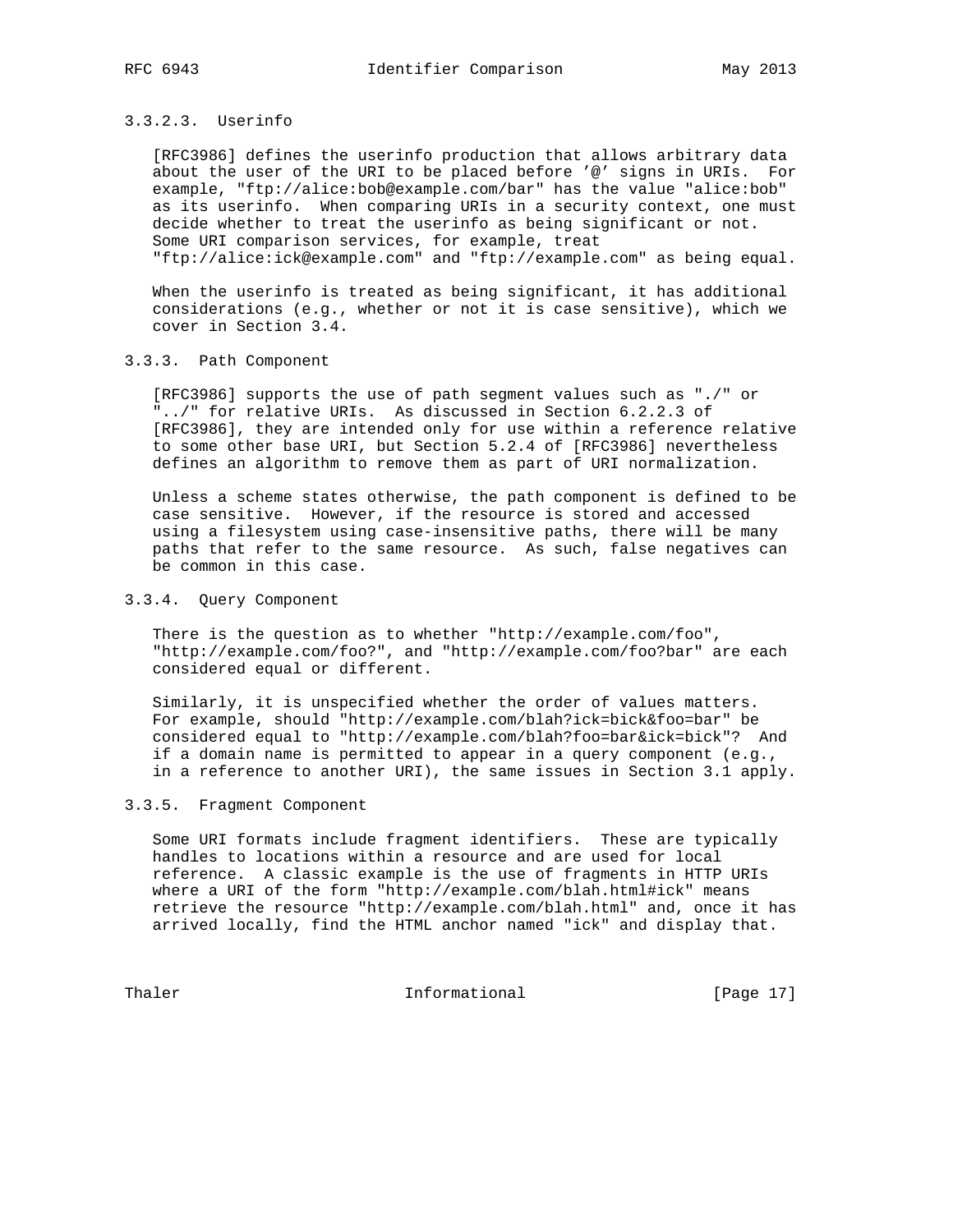So, for example, when a user clicks on the link "http://example.com/blah.html#baz", a browser will check its cache by doing a URI comparison for "http://example.com/blah.html" and, if the resource is present in the cache, a match is declared.

 Hence, comparisons for security purposes typically ignore the fragment component and treat all fragments as equal to the full resource. However, if one were actually trying to compare the piece of a resource that was identified by the fragment identifier, ignoring it would result in potential false positives.

#### 3.3.6. Resolution for Comparison

 It may be tempting to define a URI comparison algorithm based on whether URIs resolve to the same content, along the lines of resolving hostnames as described in Section 3.1.4. However, such an algorithm would result in similar problems, including content that dynamically changes over time or that is based on factors such as the requester's location, potential lack of external connectivity at the time or place that comparison is done, introduction of potentially undesirable delay, etc.

 In addition, as noted in Section 3.1.4, resolution leaks information about security decisions to outsiders if the queries are publicly observable.

# 3.4. Email Address-Like Identifiers

 Section 3.4.1 of [RFC5322] defines the syntax of an email address like identifier, and Section 3.2 of [RFC6532] updates it to support internationalization. Section 7.5 of [RFC5280] further discusses the use of internationalized email addresses in certificates.

 Regarding the security impact of internationalized email headers, [RFC6532] points to Section 14 of [RFC6530], which contains a discussion of many issues resulting from internationalization.

 Email address-like identifiers have a local part and a domain part. The issues with the domain part are essentially the same as with hostnames, as covered earlier in Section 3.1.

 The local part is left for each domain to define. People quite commonly use email addresses as usernames with web sites such as banks or shopping sites, but the site doesn't know whether foo@example.com is the same person as FOO@example.com. Thus, email address-like identifiers are typically Indefinite identifiers.

Thaler **Informational Informational** [Page 18]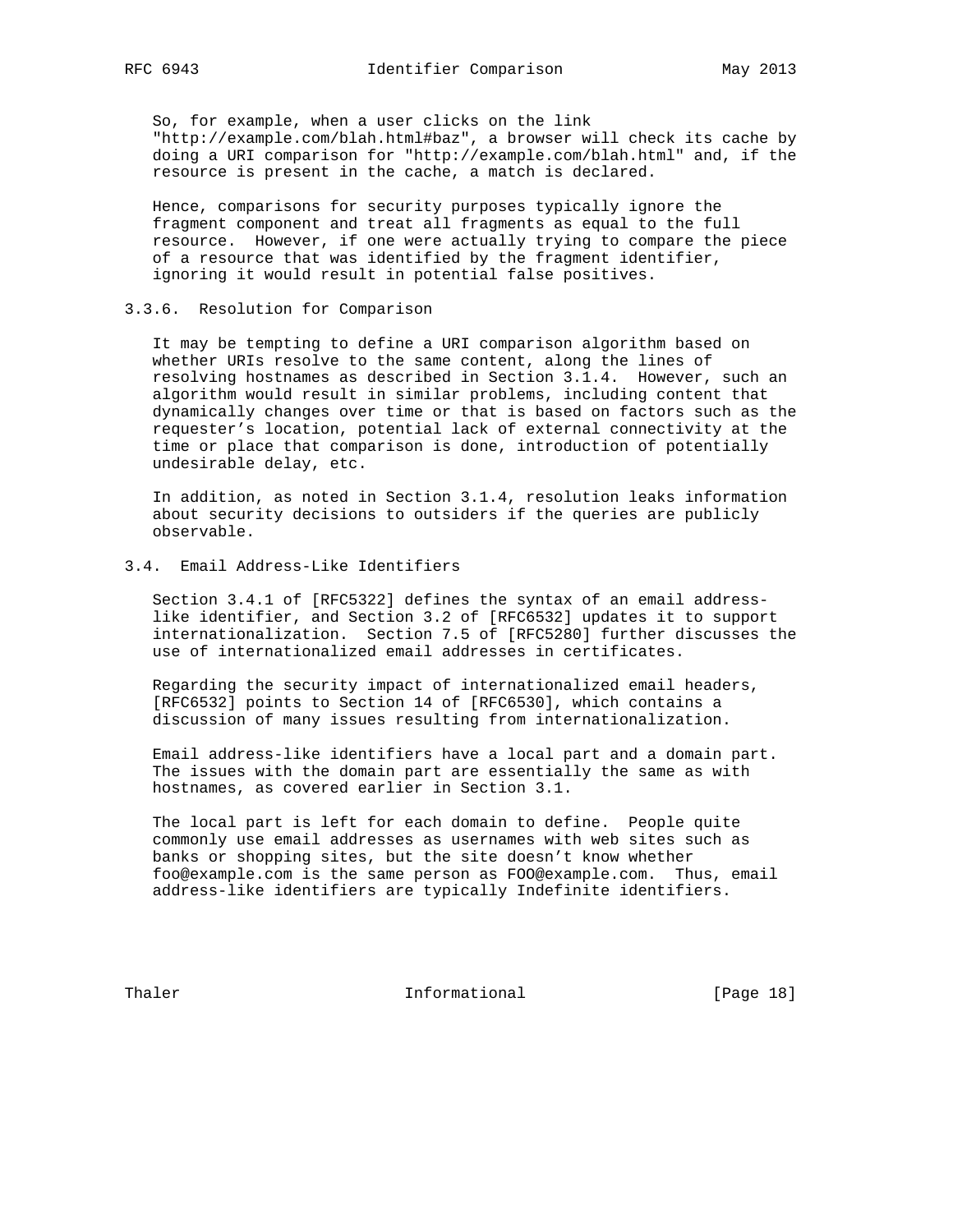To avoid false positives, some security mechanisms (such as those described in [RFC5280]) compare the local part using an exact match. Hence, like URIs, email address-like identifiers are designed for use in grant-on-match security schemes, not in deny-on-match schemes.

 Furthermore, when such identifiers are actually used as email addresses, Section 2.4 of [RFC5321] states that the local part of a mailbox must be treated as case sensitive, but if a mailbox is stored and accessed using a filesystem using case-insensitive paths, there may be many paths that refer to the same mailbox. As such, false negatives can be common in this case.

- 4. General Issues
- 4.1. Conflation

 There are a number of examples (some in the preceding sections) of strings that conflate two types of identifiers, using some heuristic to try to determine which type of identifier is given. Similarly, two ways of encoding the same type of identifier might be conflated within the same string.

Some examples include:

- 1. A string that might be an IPv4 address literal or an IPv6 address literal
- 2. A string that might be an IP address literal or a hostname
- 3. A string that might be a port number or a service name
- 4. A DNS label that might be literal or be Punycode-encoded

 Strings that allow such conflation can only be considered Definite if there exists a well-defined rule to determine which identifier type is meant. One way to do so is to ensure that the valid syntax for the two is disjoint (e.g., distinguishing IPv4 vs. IPv6 address literals by the use of colons in the latter). A second way to do so is to define a precedence rule that results in some identifiers being inaccessible via a conflated string (e.g., a host literally named "xn--de-jg4avhby1noc0d" may be inaccessible due to the "xn--" prefix denoting the use of Punycode encoding). In some cases, such inaccessible space may be reserved so that the actual set of identifiers in use is unambiguous. For example, Section 2.5.5.2 of [RFC4291] defines a range of the IPv6 address space for representing IPv4 addresses.

Thaler **Informational** [Page 19]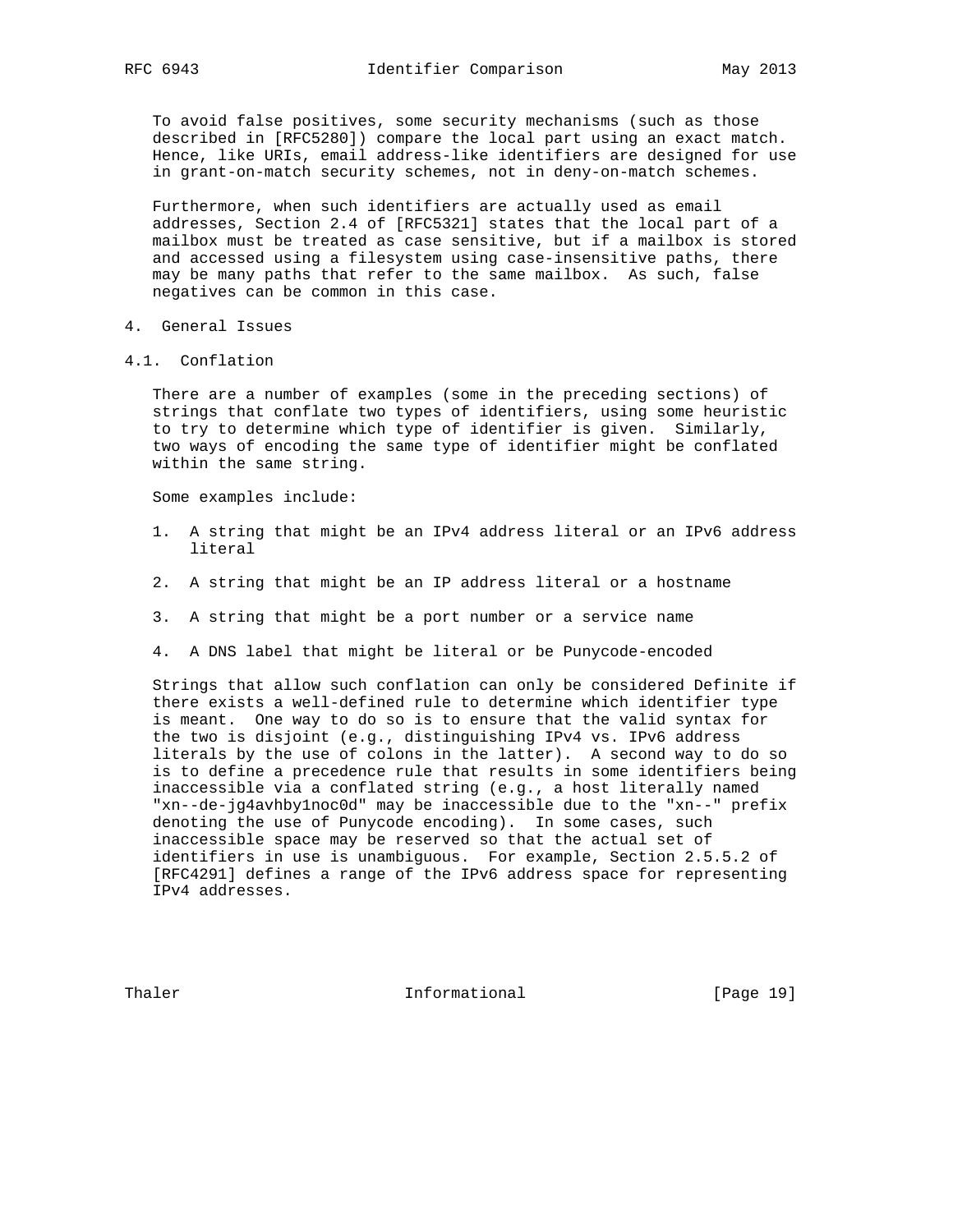# 4.2. Internationalization

 In addition to the issues with hostnames discussed in Section 3.1.3, there are a number of internationalization issues that apply to many types of Definite and Indefinite identifiers.

 First, there is no DNS mechanism for identifying whether non-identical strings would be seen by a human as being equivalent. There are problematic examples even with US-ASCII (Basic Latin) strings, including regional spelling variations such as "color" and "colour", and with many non-English cases, including partially numeric strings in Arabic script contexts, Chinese strings in Simplified and Traditional forms, and so on. Attempts to produce such alternate forms algorithmically could produce false positives and hence have an adverse effect on security.

 Second, some strings are visually confusable with others, and hence if a security decision is made by a user based on visual inspection, many opportunities for false positives exist. As such, using visual inspection for security is unreliable. In addition to the security issues, visual confusability also adversely affects the usability of identifiers distributed via visual media. Similar issues can arise with audible confusability when using audio (e.g., for radio distribution, accessibility to the blind, etc.) in place of a visual medium. Furthermore, when strings conflate two types of identifiers as discussed in Section 4.1, allowing non-ASCII characters can cause one type of identifier to appear to a human as another type of identifier. For example, characters that may look like digits and dots may appear to be an IPv4 literal to a human (especially to one who might expect digits to appear in his or her native script). Hence, conflation often increases the chance of confusability.

 Determining whether a string is a valid identifier should typically be done after, or as part of, canonicalization. Otherwise, an attacker might use the canonicalization algorithm to inject (e.g., via percent encoding, Normalization Form KC (NFKC), or non-shortest form UTF-8) delimiters such as '@' in an email address-like identifier, or a '.' in a hostname.

 Any case-insensitive comparisons need to define how comparison is done, since such comparisons may vary by the locale of the endpoint. As such, using case-insensitive comparisons in general often results in identifiers being either Indefinite or, if the legal character set is restricted (e.g., to US-ASCII), Definite.

 See also [WEBER] for a more visual discussion of many of these issues.

Thaler **Informational Informational** [Page 20]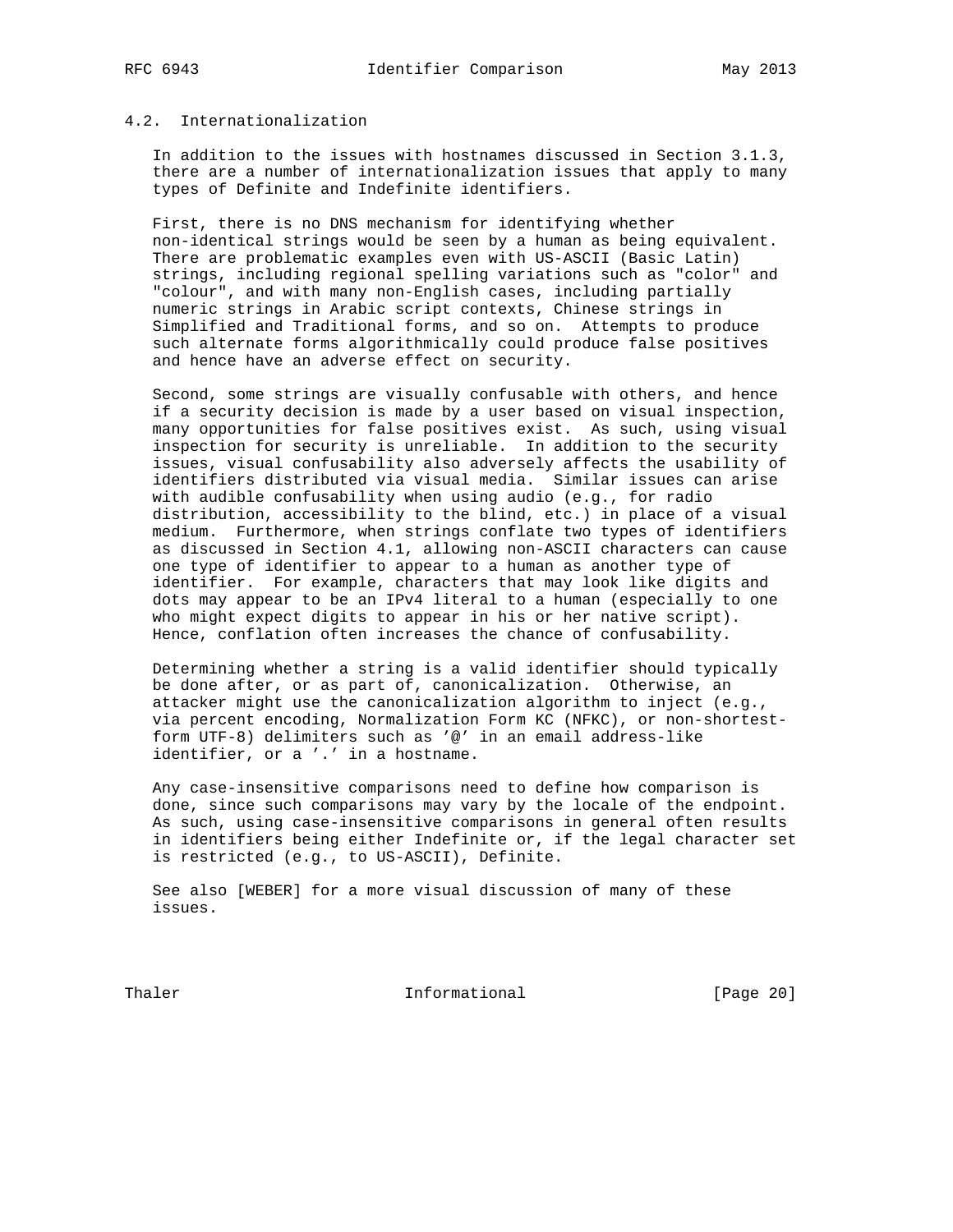Finally, the set of permitted characters and the canonical form of the characters (and hence the canonicalization algorithm) sometimes vary by protocol today, even when the intent is to use the same identifier, such as when one protocol passes identifiers to the other. See [RFC6885] for further discussion.

# 4.3. Scope

 Another issue arises when an identifier (e.g., "localhost", "10.11.12.13", etc.) is not globally unique. Section 1.1 of [RFC3986] states:

 URIs have a global scope and are interpreted consistently regardless of context, though the result of that interpretation may be in relation to the end-user's context. For example, "http://localhost/" has the same interpretation for every user of that reference, even though the network interface corresponding to "localhost" may be different for each end-user: interpretation is independent of access.

 Whenever an identifier that is not globally unique is passed to another entity outside of the scope of uniqueness, it will refer to a different resource and can result in a false positive. This problem is often addressed by using the identifier together with some other unique identifier of the context. For example, "alice" may uniquely identify a user within a system but must be used with "example.com" (as in "alice@example.com") to uniquely identify the context outside of that system.

 It is also worth noting that IPv6 addresses that are not globally scoped can be written with, or otherwise associated with, a "zone ID" to identify the context (see [RFC4007] for more information). However, zone IDs are only unique within a host, so they typically narrow, rather than expand, the scope of uniqueness of the resulting identifier.

# 4.4. Temporality

 Often, identifiers are not unique across all time but have some lifetime associated with them after which they may be reassigned to another entity. For example, bob@example.com might be assigned to an employee of the Example company, but if he leaves and another Bob is later hired, the same identifier might be reused. As another example, IP address 203.0.113.1 might be assigned to one subscriber and then later reassigned to another subscriber. Security issues can arise if updates are not made in all entities that store the identifier (e.g., in an access control list as discussed in Section 2, or in a resolution cache as discussed in Section 3.1.4).

Thaler **Informational Informational** [Page 21]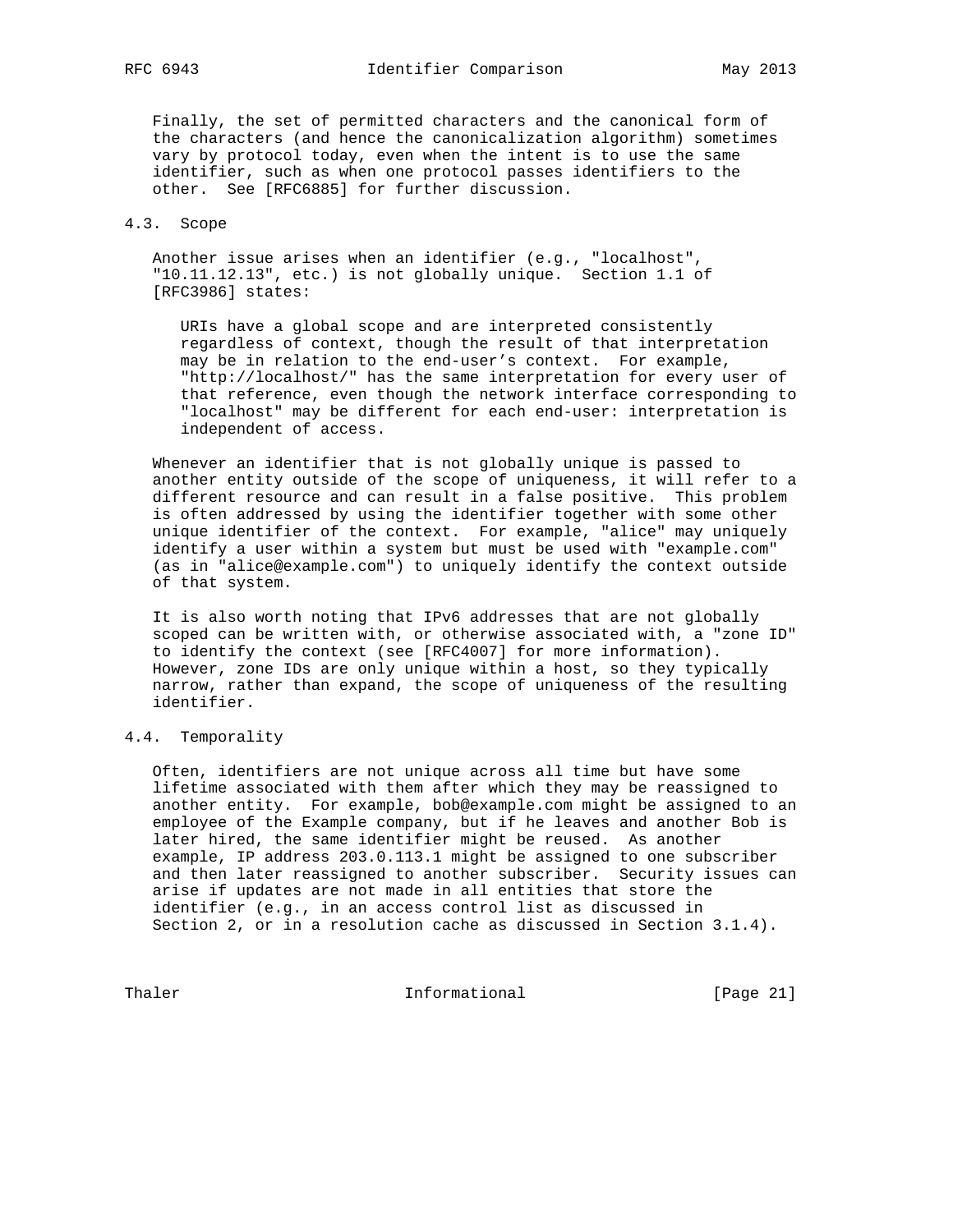This issue is similar to the issue of scope discussed in Section 4.3, except that the scope of uniqueness is temporal rather than topological.

5. Security Considerations

This entire document is about security considerations.

 To minimize issues related to elevation of privilege, any system that requires the ability to use both deny and allow operations within the same identifier space should avoid the use of Indefinite identifiers in security comparisons.

 To minimize future security risks, any new identifiers being designed should specify an Absolute or Definite comparison algorithm, and if extensibility is allowed (e.g., as new schemes in URIs allow), then the comparison algorithm should remain invariant so that unrecognized extensions can be compared. That is, security risks can be reduced by specifying the comparison algorithm, making sure to resolve any ambiguities pointed out in this document (e.g., "standard dotted decimal").

 Some issues (such as unrecognized extensions) can be mitigated by treating such identifiers as invalid. Validity checking of identifiers is further discussed in [RFC3696].

 Perhaps the hardest issues arise when multiple protocols are used together, such as in Figure 2, where the two protocols are defined or implemented using different comparison algorithms. When constructing an architecture that uses multiple such protocols, designers should pay attention to any differences in comparison algorithms among the protocols in order to fully understand the security risks. How to deal with such security risks in current systems is an area for future work.

6. Acknowledgements

 Yaron Goland contributed to the discussion on URIs. Patrik Faltstrom contributed to the background on identifiers. John Klensin contributed text in a number of different sections. Additional helpful feedback and suggestions came from Bernard Aboba, Fred Baker, Leslie Daigle, Mark Davis, Jeff Hodges, Bjoern Hoehrmann, Russ Housley, Christian Huitema, Magnus Nystrom, Tom Petch, and Chris Weber.

Thaler **Informational Informational** [Page 22]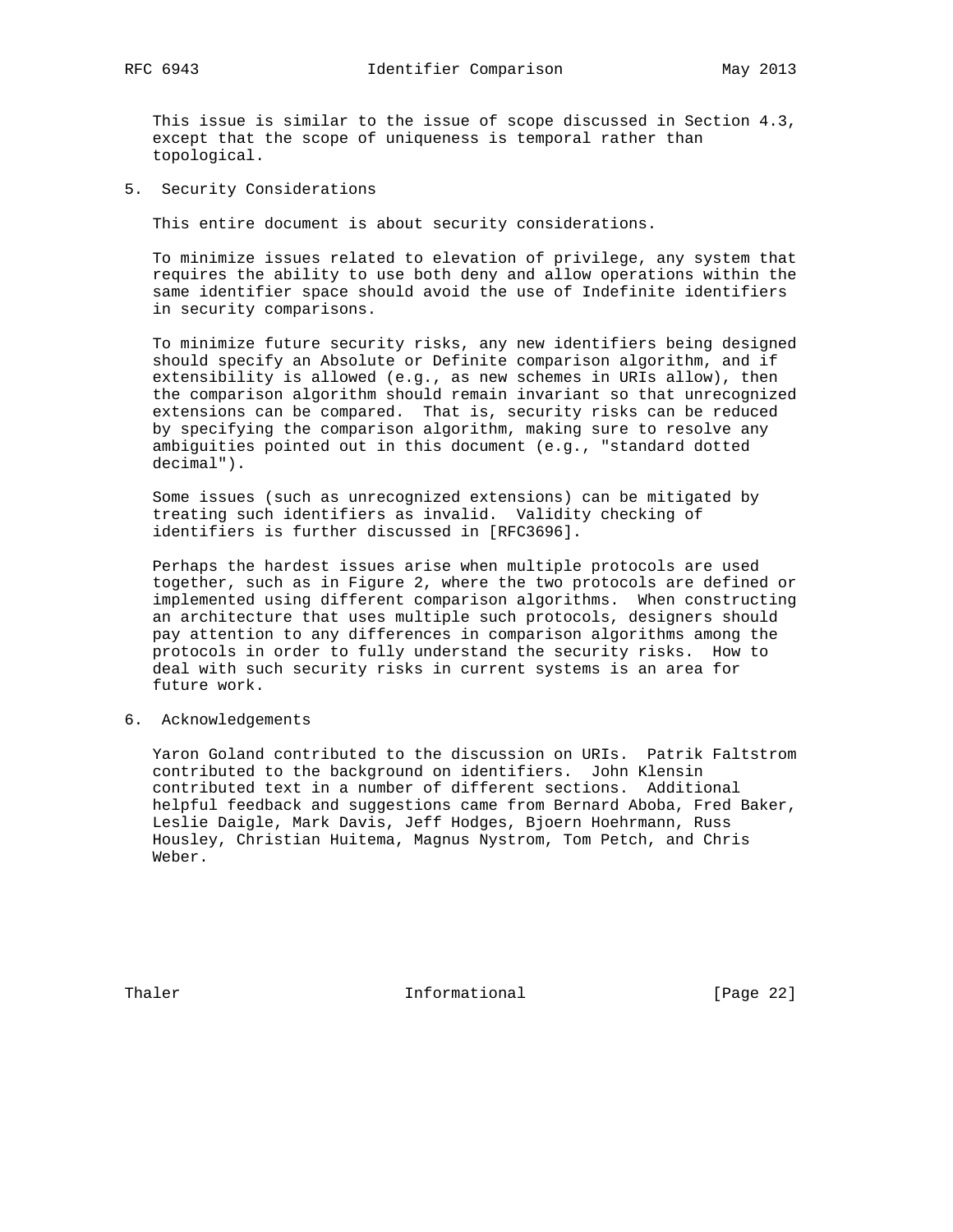- 
- 7. IAB Members at the Time of Approval

 Bernard Aboba Jari Arkko Marc Blanchet Ross Callon Alissa Cooper Spencer Dawkins Joel Halpern Russ Housley David Kessens Danny McPherson Jon Peterson Dave Thaler Hannes Tschofenig

- 8. Informative References
	- [IAB1123] Internet Architecture Board, "IAB Statement: 'The interpretation of rules in the ICANN gTLD Applicant Guidebook'", February 2012, <http://www.iab.org/documents/ correspondence-reports-documents/2012-2/iab-statement-the interpretation-of-rules-in-the-icann-gtld-applicant guidebook>.

#### [IANA-PORT]

 IANA, "Service Name and Transport Protocol Port Number Registry", March 2013, <http://www.iana.org/assignments/service-names-port numbers/>.

[IEEE-1003.1]

 IEEE and The Open Group, "The Open Group Base Specifications, Issue 6, IEEE Std 1003.1, 2004 Edition", IEEE Std 1003.1, 2004.

 [JAVAURL] Oracle, "Class URL", Java(TM) Platform Standard Ed. 7, 2013, <http://docs.oracle.com/javase/7/docs/api/java/net/ URL.html>.

[OASIS-SAMLv2-CORE]

 Cantor, S., Ed., Kemp, J., Ed., Philpott, R., Ed., and E. Maler, Ed., "Assertions and Protocols for the OASIS Security Assertion Markup Language (SAML) V2.0", OASIS Standard saml-core-2.0-os, March 2005, <http://docs.oasis-open.org/security/saml/v2.0/ saml-core-2.0-os.pdf>.

Thaler **Informational Informational** [Page 23]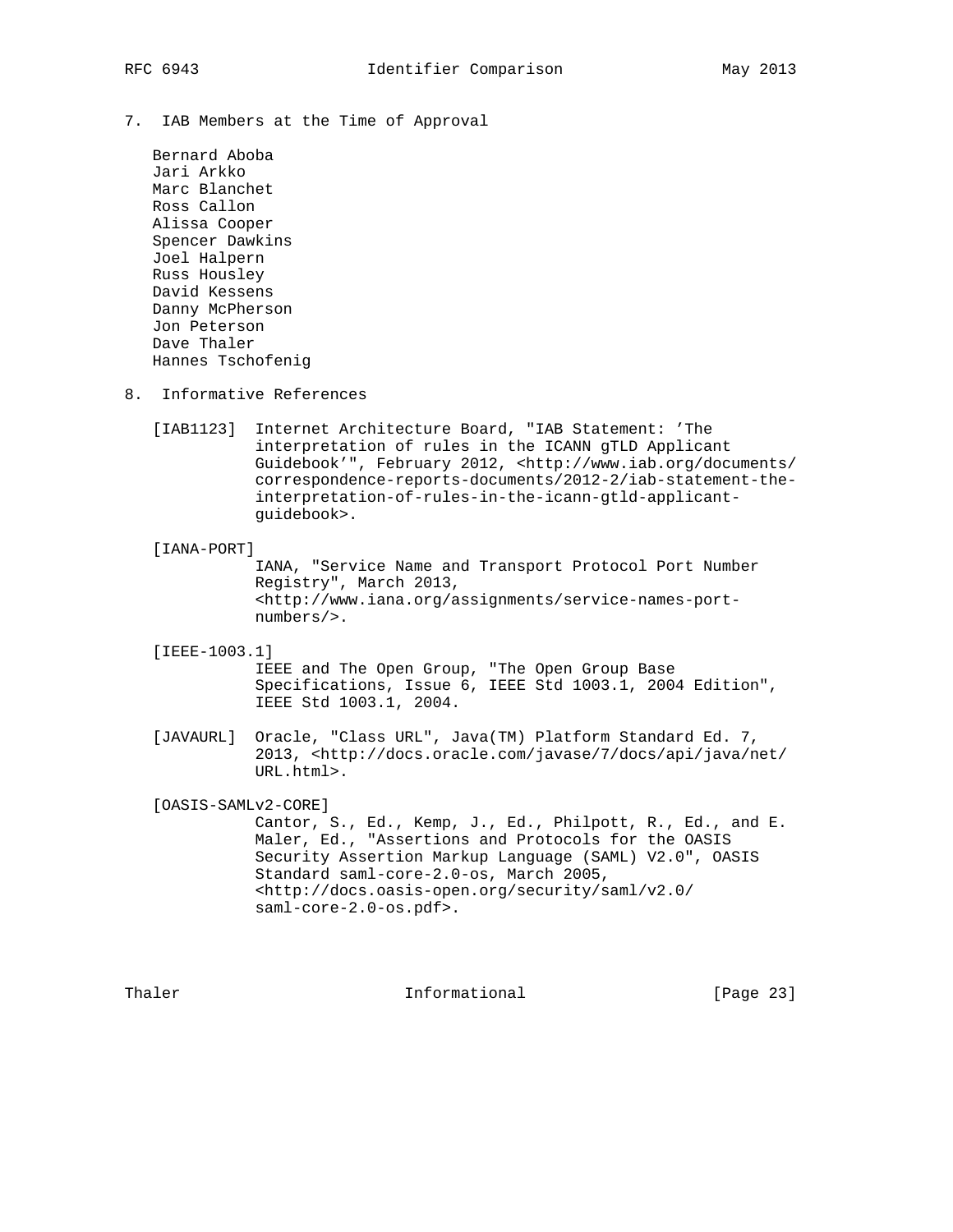[OAuth-WRAP] Hardt, D., Ed., Tom, A., Eaton, B., and Y. Goland, "OAuth Web Resource Authorization Profiles", Work in Progress, January 2010.

[PRIVACY-CONS]

 Cooper, A., Tschofenig, H., Aboba, B., Peterson, J., Morris, J., Hansen, M., and R. Smith, "Privacy Considerations for Internet Protocols", Work in Progress, April 2013.

- [RFC1034] Mockapetris, P., "Domain names concepts and facilities", STD 13, RFC 1034, November 1987.
- [RFC1123] Braden, R., "Requirements for Internet Hosts Application and Support", STD 3, RFC 1123, October 1989.
- [RFC2277] Alvestrand, H.T., "IETF Policy on Character Sets and Languages", BCP 18, RFC 2277, January 1998.
- [RFC3490] Faltstrom, P., Hoffman, P., and A. Costello, "Internationalizing Domain Names in Applications (IDNA)", RFC 3490, March 2003.
- [RFC3492] Costello, A., "Punycode: A Bootstring encoding of Unicode for Internationalized Domain Names in Applications (IDNA)", RFC 3492, March 2003.
- [RFC3493] Gilligan, R., Thomson, S., Bound, J., McCann, J., and W. Stevens, "Basic Socket Interface Extensions for IPv6", RFC 3493, February 2003.
- [RFC3696] Klensin, J., "Application Techniques for Checking and Transformation of Names", RFC 3696, February 2004.
- [RFC3986] Berners-Lee, T., Fielding, R., and L. Masinter, "Uniform Resource Identifier (URI): Generic Syntax", STD 66, RFC 3986, January 2005.
- [RFC4007] Deering, S., Haberman, B., Jinmei, T., Nordmark, E., and B. Zill, "IPv6 Scoped Address Architecture", RFC 4007, March 2005.
- [RFC4291] Hinden, R. and S. Deering, "IP Version 6 Addressing Architecture", RFC 4291, February 2006.

Thaler **Informational Informational** [Page 24]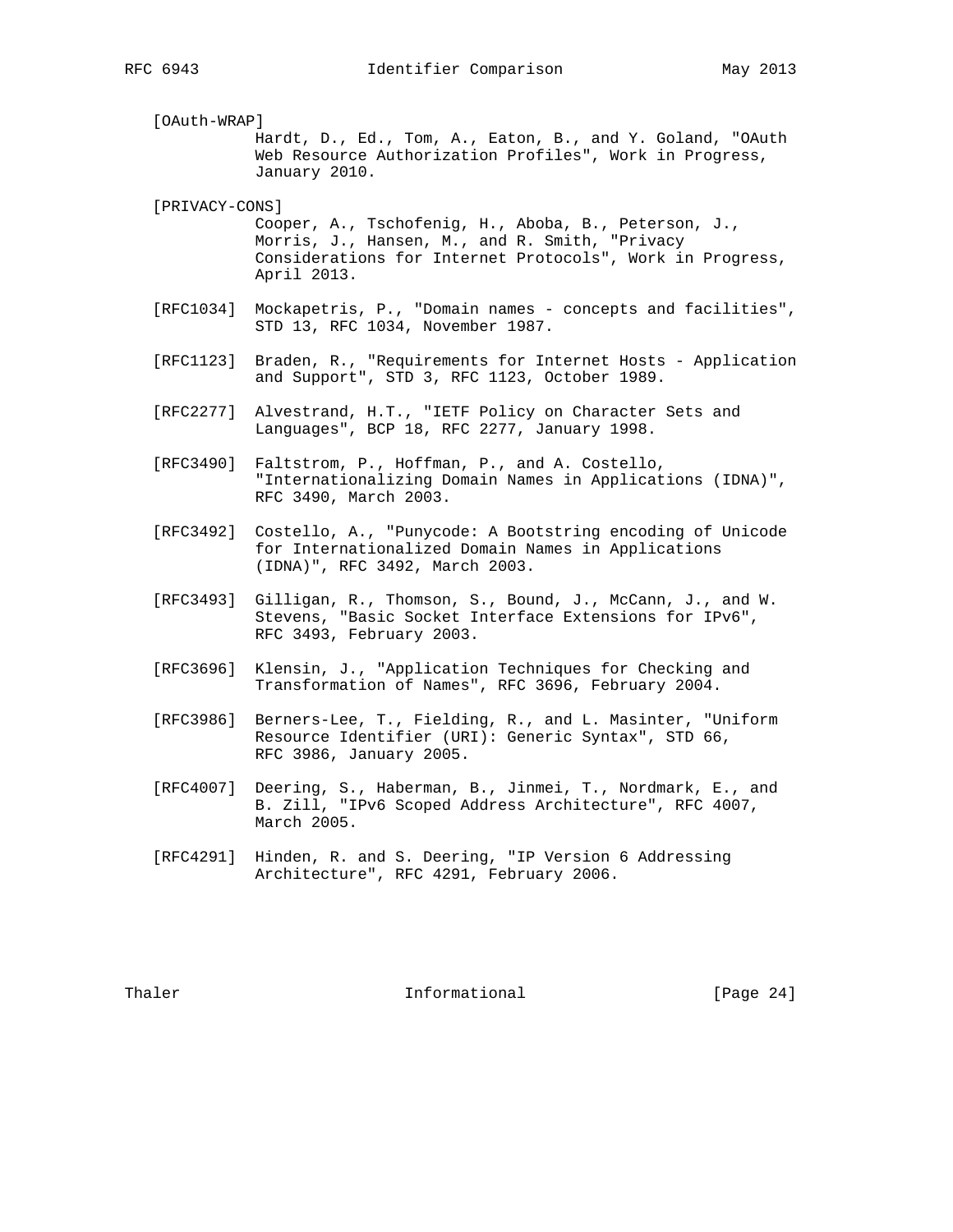- [RFC4790] Newman, C., Duerst, M., and A. Gulbrandsen, "Internet Application Protocol Collation Registry", RFC 4790, March 2007.
- [RFC4949] Shirey, R., "Internet Security Glossary, Version 2", RFC 4949, August 2007.
- [RFC5280] Cooper, D., Santesson, S., Farrell, S., Boeyen, S., Housley, R., and W. Polk, "Internet X.509 Public Key Infrastructure Certificate and Certificate Revocation List (CRL) Profile", RFC 5280, May 2008.
- [RFC5321] Klensin, J., "Simple Mail Transfer Protocol", RFC 5321, October 2008.
- [RFC5322] Resnick, P., Ed., "Internet Message Format", RFC 5322, October 2008.
- [RFC5952] Kawamura, S. and M. Kawashima, "A Recommendation for IPv6 Address Text Representation", RFC 5952, August 2010.
- [RFC6055] Thaler, D., Klensin, J., and S. Cheshire, "IAB Thoughts on Encodings for Internationalized Domain Names", RFC 6055, February 2011.
- [RFC6066] Eastlake, D., "Transport Layer Security (TLS) Extensions: Extension Definitions", RFC 6066, January 2011.
- [RFC6125] Saint-Andre, P. and J. Hodges, "Representation and Verification of Domain-Based Application Service Identity within Internet Public Key Infrastructure Using X.509 (PKIX) Certificates in the Context of Transport Layer Security (TLS)", RFC 6125, March 2011.
- [RFC6335] Cotton, M., Eggert, L., Touch, J., Westerlund, M., and S. Cheshire, "Internet Assigned Numbers Authority (IANA) Procedures for the Management of the Service Name and Transport Protocol Port Number Registry", BCP 165, RFC 6335, August 2011.
- [RFC6530] Klensin, J. and Y. Ko, "Overview and Framework for Internationalized Email", RFC 6530, February 2012.
- [RFC6532] Yang, A., Steele, S., and N. Freed, "Internationalized Email Headers", RFC 6532, February 2012.

Thaler **Informational Informational** [Page 25]